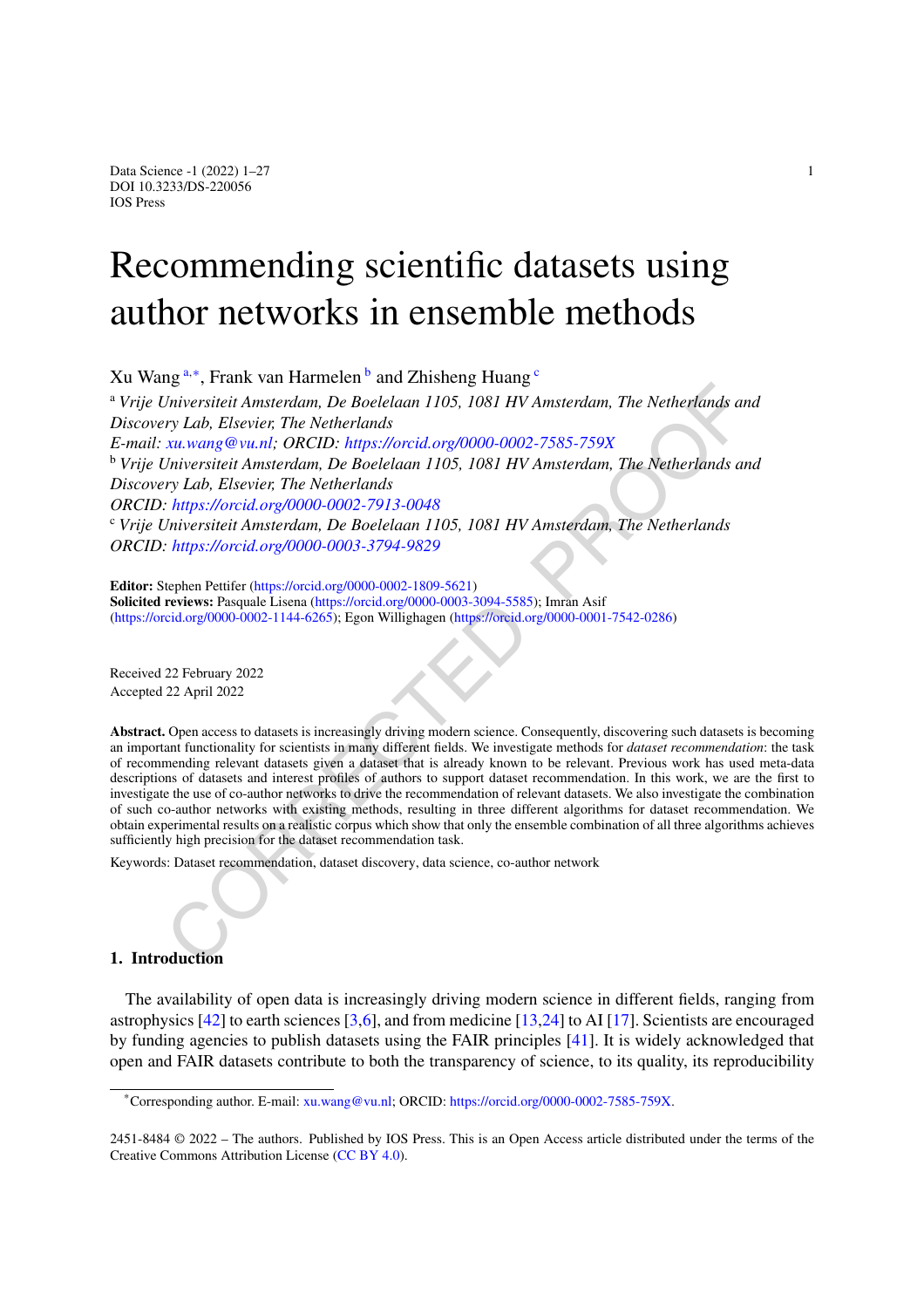and indeed to the speed of scientific developments [\[12](#page-25-3)]. For example, publishing open datasets has been widely acknowledged as a key factor in the rapid scientific response to the COVID-19 pandemic [\[10](#page-24-2)].

Given these developments, the task of *finding* relevant datasets is becoming increasingly important for scientists. At the same time, the increasing volume of scientific datasets that is available online brings with it a need for intelligent tooling to support this task. Commercial providers have started offer dataset search services to scientists, such as Dataset Search from Google [\[5\]](#page-24-3), Mendeley Data search from Elsevier [\(https://data.mendeley.com/\)](https://data.mendeley.com/), and dedicated repositories such as Figshare [\(https://figshare.](https://figshare.com/) [com/\)](https://figshare.com/) and Zenodo ([https://zenodo.org/\)](https://zenodo.org/). These search engines index millions of datasets, but provide only keyword based search, which is often not sufficiently powerful to locate relevant datasets with the required precision: a keyword-based query such as "diabetes risk" will return 200 results on Google Dataset Search, 2000 results on Mendeley, and over 20.000 on Figshare.

I precision: a keyword-based query such as "diabetes risk" will return 200 results of<br>Search, 2000 results on Mendeley, and over 20.000 on Figshare.<br>
Search, 2000 results on Search and Wendeley, and over 20.000 on Figshare Besides keyword search, a well-known alternative search paradigm is *recommendation search* [\[20](#page-25-4)], where a known item of interest (e.g. a product) is used to recommend similar items that are also of interest. This paradigm has also been applied to scientific publications (see [2] for a recent survey). In this paper, we will develop algorithms for recommendation search for scientific *datasets* instead of publications. Recommendation search has been explored for scientific dataset in earlier work (see our discussion in Section 2), but we are the first to propose the use of co-author networks as a major information source for the recommendation algorithm. Our working hypothesis is that we provide a new hypothesis for dataset recommendation: "If the authors of two datasets have a strong relationship in the co-author network, then these two datasets can be connected with a recommendation link". Furthermore, we will combine the co-author-network-based algorithm with existing methods for dataset recommendation. Different from keyword-based dataset search (such as provided by the Google Dataset Search engine), our methods recommend datasets based on a given dataset, instead of recommending datasets for a given set of keywords. We use both a graph embedding method and a ranking method from information retrieval to construct an ensemble method for dataset recommendation. The graph embedding approach transfers the authors from the co-author network into a vector space that allows us to calculate the similarity between authors. The ranking method from information retrieval improves the ranking of datasets that are similar to the given dataset. We perform experiments with these methods on a realistic corpus of datasets and co-author relations. Among these different methods, only the ensemble method that combines all three of them results in a reasonable precision (0.75), although at the cost of low recall.

The main contributions of this paper are: (1) We construct a co-author network based on the Microsoft Academic Knowledge Graph (MAKG, https://makg.org/ [14]) to represent the academic publicationrelationship between authors. (2) We provide three dataset recommendation algorithms: the first algorithm uses only a graph walk in the co-author network to recommend datasets, the other two algorithms combine this with graph embeddings and a ranking approach. (3) We perform experiments which use these algorithms on real-world data. Our results show that only the performance of this ensemble method yields sufficient precision for a realistic recommendation algorithm for scientific dataset search..

#### <span id="page-1-0"></span>**2. Related work and motivation**

*Co-author networks* play a very import role in the study of academic collaborations, and in attempts to provide maps of academic fields of study. In [\[16](#page-25-6)], a co-author network was used to searching promising researchers via network centrality metrics. Even more ambitiously, [\[9](#page-24-5)] used a co-author network to predict possible future strong researchers. Sun et al. [[33\]](#page-26-2) provided an approach to predict future coauthor relationships with the help of heterogeneous bibliographic networks.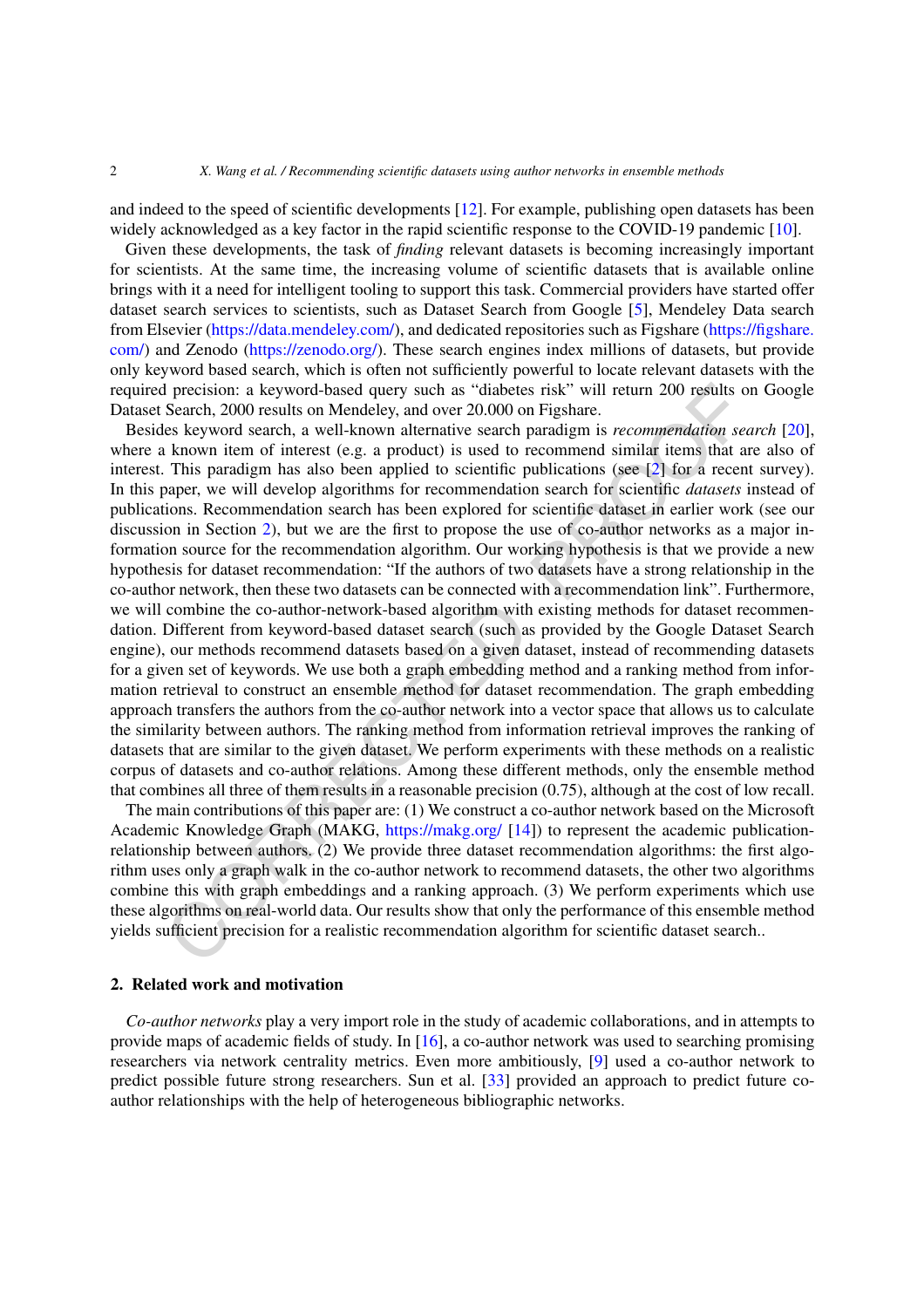Because of the increasing importance of open datasets for modern science, a number of *dataset search engines* can be found online nowadays, including Google Dataset Search,<sup>1</sup> Mendeley Data,<sup>[2](#page-2-1)</sup> Microsoft Rearch Open Data<sup>3</sup> and others. These dataset search engines help researchers to find datasets based on an input query consisting of keywords.

ion score of 0.88 on real world data. Chen et al. [8] study the problem of recommential eduates for authority by using a multi-layer network learning model on the information layered network composed by authors, papers, a An alternative search process is to *recommend* datasets based on the datasets which were found by other search engines. In our previous papers [[39,](#page-26-3)[40](#page-26-4)], we also adopted such a recommendation paradigm "if you like this dataset/query, you'll also like these datasets*...*". There are several other interesting works on dataset recommendation. Michael et al. [[15\]](#page-25-7) propose a system that recommends suitable datasets based on a given research problem description, which achieved an F1 score of 0.75 and a user satisfaction score of 0.88 on real world data. Chen et al. [8] study the problem of recommending the appropriate datasets for authors, by using a multi-layer network learning model on the information from a three-layered network composed by authors, papers, and datasets, and achieved an F1 score at 3 of 0.54, dropping to 0.28 for F1 at 10. Ellefi et al. [11] provide a dataset recommendation approach by considering the overlap between the schema of two datasets, which achieved perfect recall and a precision of 0.53. Altaf et al. [1] provide a dataset recommendation method based on a set of research papers given by the user, achieving 0.92 recall score and 0.18 precision score. Giseli et al. [28] present two approaches for dataset recommendation, based on Bayesian classifiers and on Social Network connections, which achieved a mean average precision score of around 0.6. Both of their approaches use vocabularies, classes and properties of datasets to rank the datasets for recommendation. In contract, Gogal et al. [[27\]](#page-25-10) represented the researchers in vector space based on their publications, and then use cosine similarity between the vectors of the publications of researchers and the vectors of the datasets to do recommendation, achieving a normalized discounted cumulative gain score (NDCG) at 10 of 0.89 and precision at 10 of 0.61.

Recommendations for a variety of other scholarly tasks is a very popular domain for recommendation systems. There are several existing works using co-authorship between authors for such scholarly recommendation. Guo et al. [18] provided a three-layered recommendation model to recommend papers based on co-authorship as well as paper-author, paper-citation and paper-keyword links, and achieved a recall score of 0.42 and an NDCG score of 0.39. Sugiyama and Kan [32] used collaborative filtering to recommend potential papers for authors, which achieved an NDCG score of 0.5 and an MRR score of 0.76. A related task is tackled in Rajanala and Singh [29], who are using limited co-authorship in author information as well as titles and descriptions of papers to recommend venues, achieving a 30% higher accuracy with comparing to existing approaches. Finally, Huynh et al. [19] used probability theory and graph theory on a co-author network to recommend future potential co-authors.

Many of these approaches use both the content and the meta-data of the datasets. For example, Kato et al. test datasets from 74 dataset search engines with a dataset retrieval task by using the content of these datasets [21]. However, the contents of scientific datasets is in general extremely heterogeneous, ranging from numerical time sequences, to genetic codes, to astrophysical observations, to geodata, to spreadsheets with economic indicators and many others. Furthermore, the specific type of a dataset is often not even explicitly indicated. In our previous work we have therefore limited ourselves to the use of *only the meta-data descriptions* of datasets as the signal to do dataset recommendation. In [\[40](#page-26-4)], we used

<span id="page-2-0"></span><sup>1</sup><https://datasetsearch.research.google.com/>

<span id="page-2-1"></span><sup>2</sup><https://data.mendeley.com/>

<span id="page-2-2"></span><sup>3</sup><https://msropendata.com/>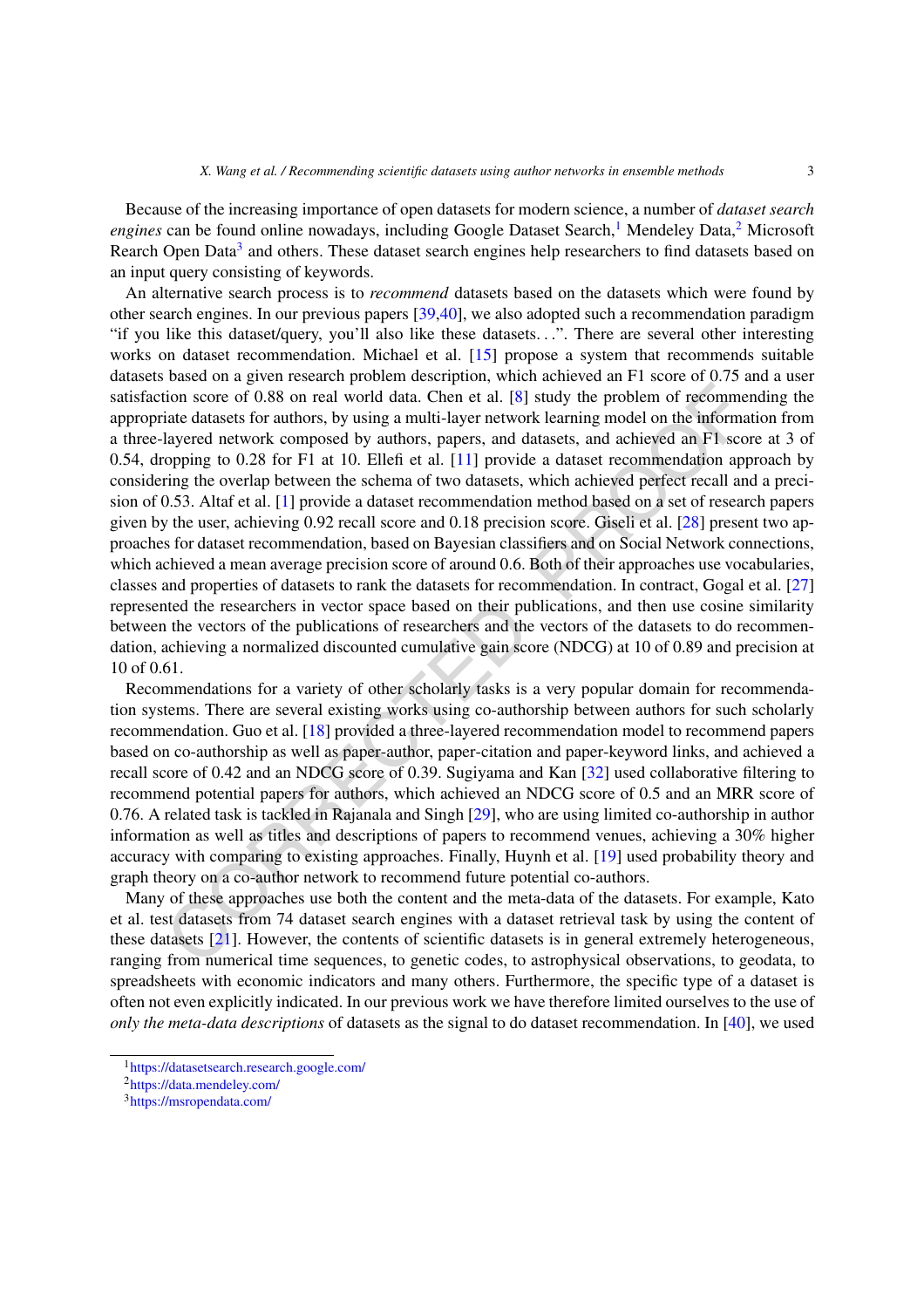ontology-based concept similarity, a machine learning approach for text similarity and an information retrieval approach, all applied only to the title and other meta-data fields of the dataset. Our experimental results showed that the information retrieval approach could outperform others, but the performance of this approach was still relatively low.

This provides us with the motivation to search for other signals that can be used to improve the results of dataset recommendation, besides title and meta-data, while abstaining from the contents of the dataset. A very little explored signal for dataset recommendation isthe academic co-author network. Even though from existing work, we know that co-author networks can be used to make meaningful predictions and analyses, it is not a priori clear whether such links between co-authors can also be exploited to find relevant links between datasets, in order to drive dataset recommendation.

The motivating question for this paper is therefore whether a co-author network can contribute to dataset recommendation. And more elaborately, whether we can use such co-author analysis in an ensemble combination with other approaches to obtain maximally good result. Our research questions are therefore as follows:

- 1. How to do dataset recommendation by using a co-author network? And how to combine existing dataset recommendation methods with such a co-author network based approach?
- 2. How to evaluate the recommendation approach between datasets and to evaluate the quality of recommendation links built by our recommendation approach?
- 3. How to obtain and use real data for our experiments on the recommendation and evaluation approach?

#### **3. Dataset recommendation approaches**

In this section, we will introduce three dataset recommendation algorithms that we will test in our experiments: the first is based on computing paths in a co-author network, the second is based on vector embeddings of author computed from the academic network, and the third is a ranking method often used in information retrieval.

A solid more priori of this between diatests, in order to drive diatest recommendation.<br>
Inks between diatests, in order to drive diatest recommendation.<br>
Inks between diatests, in order to drive diatest recommendation.<br>
C The term "dataset" has various definitions in the literature (e.g. [7]) and unfortunately there is no universal agreement on what counts as single dataset or a collection of datasets. For the purposes of this paper we sidestep these principled discussions, and we take a purely operational approach: an object counts as a dataset if either of our experimental corpora ScholExplorer or Mendeley (see Section [5\)](#page-10-0) classify it as a dataset.

As we mentioned before, the goal of dataset recommendation is to map one or more given datasets to a collection of recommended datasets. This makes dataset recommendation different from dataset search which amounts to mapping a query to a collection of datasets. Before introducing specific dataset recommendation algorithms, we give the general definition of dataset recommendation.

**Definition 1** (Dataset Recommendation). Let  $D = \{d_1, d_2, ...\}$  be a set of datasets. Dataset recommendation is a function *Rec* :  $D \rightarrow 2^D$  such that  $Rec(d_i) = \{d_i | d_i \text{ is recommended to } d_i, d_i \in D\}.$ 

Based on this definitions, the goal of this paper is to compute recommendation relationships between datasets. We will propose different dataset recommendation algorithms that implement the function *Rec*.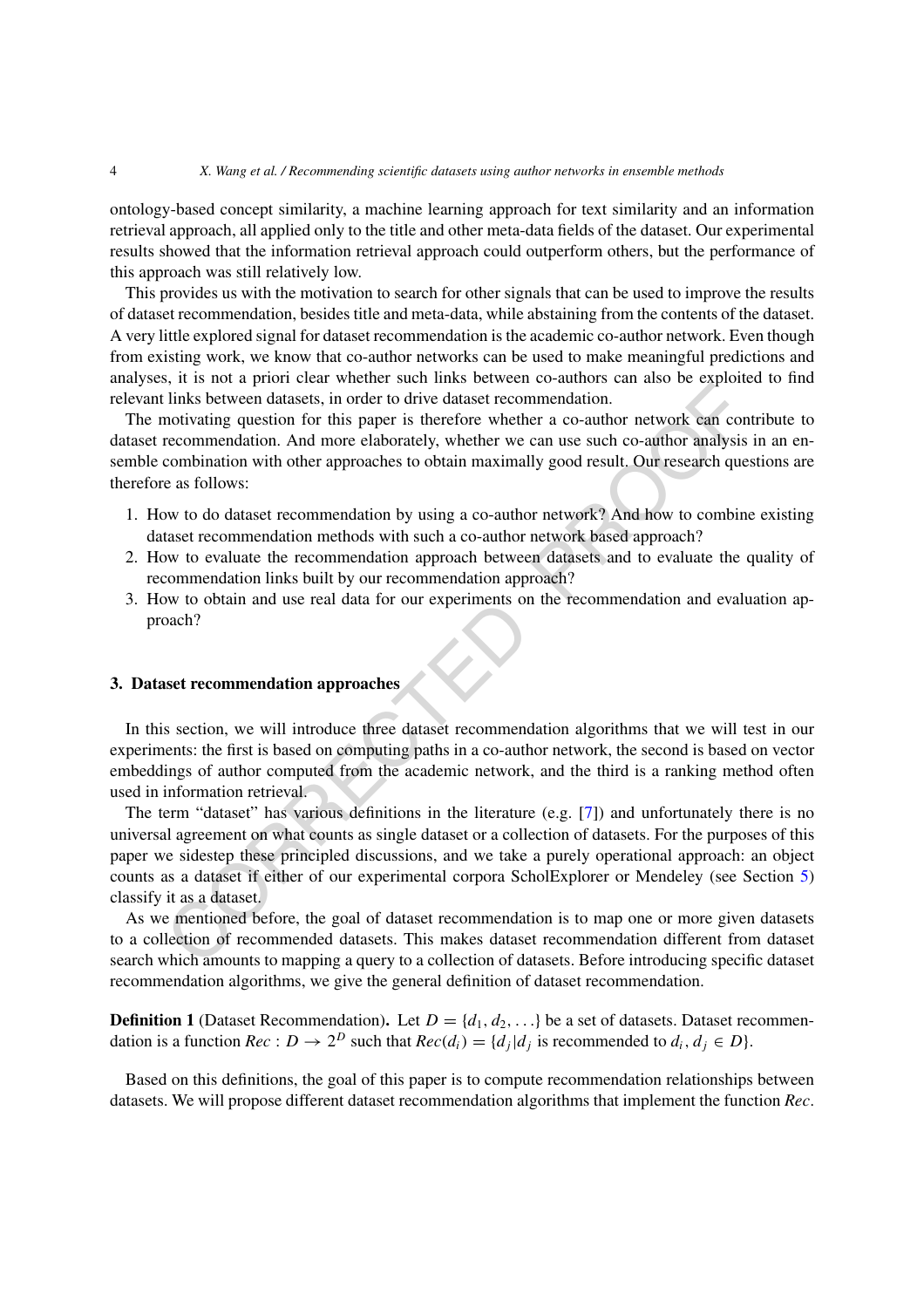

<span id="page-4-0"></span>Fig. 1. Recommendation pathway between Dataset1 and Dataset2 based on co-author network.

#### *3.1. Co-author network based approach*

In this section we will briefly introduce the idea of a dataset recommendation algorithm based on a co-author network. The intuition is to construct a pathway from one dataset to another with the help of a co-author network, as shown in Fig. 1.

Author!<br>
Fig. 1. Recommendation pathway between **O** and **C**)<br>
Fig. 1. Recommendation pathway between Dataset1 and Dataset2 based on co-author network.<br>
author network based approach<br>
author network based approach<br>
Section To find such relationships, we take into account the authors of the datasets. The authors of the datasets are then matched to the authors of in the publication co-author network. At this point we can use the co-author network to find (potential) links between the authors of the datasets. Eventually we build recommendation links between datasets through links between authors. Then, as shown in Fig. [1,](#page-4-0) the recommendation pathway from Dataset1 to Dataset2 is "Dataset1  $\rightarrow$  Author1  $\rightarrow$  (Co-)Author network  $\rightarrow$  Author2  $\rightarrow$  Dataset2".

We will now formalise the co-author network based approach. First off, we define a co-author network.

**Definition 2** (Co-Author Network). Let  $A = \{a_1, a_2, ...\}$  be a set of authors, and  $P = \{p_1, p_2, ...\}$  a set of papers. The authors of a paper are denoted by a function  $Author: P \rightarrow 2^A$ , which means that for each  $p \in P$ ,  $\text{Author}(p) = \{a|a \in A, \text{Author}(p, a)\}$ , where  $\text{Author}(p, a)$  means a is the author of *p*. Co-author is a predicate *CoAuthor* :  $A \rightarrow A$ , which means that for  $a_1, a_2 \in A$ , *CoAuthor* $(a_1, a_2) \leftrightarrow$  $a_1 \in$  *Author* $(p_x)$ ,  $a_2 \in$  *Author* $(p_x)$ ,  $p_x \in$  *P*.

A co-author network is a set of co-author relations,  $\{Cohuthor(a_i, a_j)|a_i \in A, a_i \in A\}$ .

In the co-author network definition, we have the definition of co-author relationship between two author, denoted by *CoAuthor*( $a_1, a_2$ ). We then define the co-author distance between  $a_1$  and  $a_2$  to be 1, or we can also say that  $a_2$  is 1-hop walk from  $a_1$  in co-author network. If we then also have *CoAuthor*( $a_2$ ,  $a_3$ ), this makes the co-author distance between  $a_1$  and  $a_3$  is 2, and  $a_3$  is 2-hop walk from  $a_1$  in co-author network.

Then we will introduce the connection between authors in co-author network. We define this connection as a co-author path between authors.

**Definition 3** (Co-author Path). Let  $A = \{a_1, a_2, ...\}$  be a set of authors and *CoNet* a co-author network.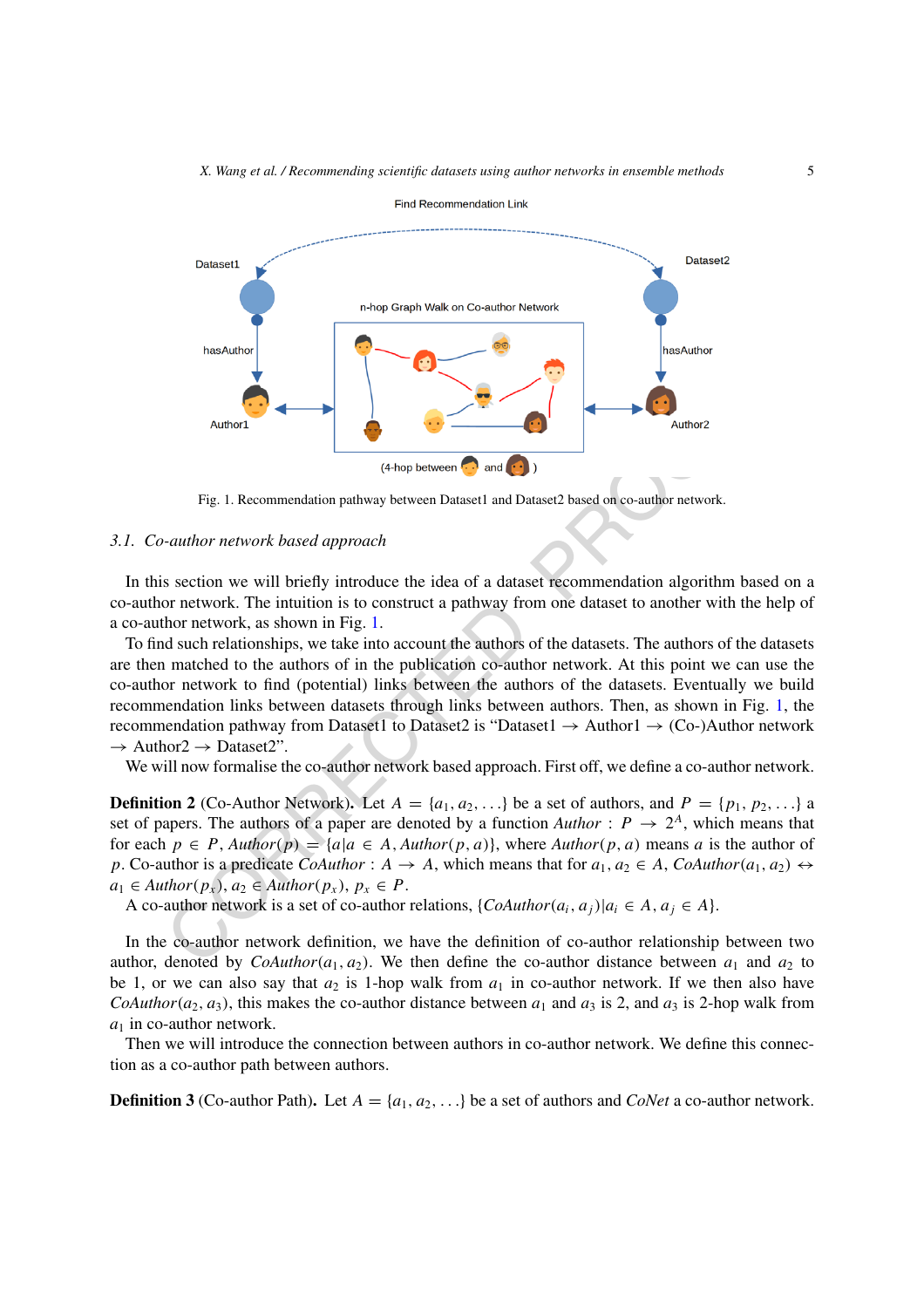A co-author path between authors is a function  $\text{AuthorPath}_{\text{CoNet}}(a_i, a_j) \leftrightarrow \text{CoAuthor}(a_i, \ldots), \ldots$ *CoAuthor* $(\ldots, a_i)$ , where *CoAuthor* $(a_i, \ldots), \ldots,$  *CoAuthor* $(\ldots, a_i) \in \text{CoNet}$ . This also means  $a_i$  and  $a_i$  have co-author path if and only if there is co-author relationship pathway between  $a_i$  and  $a_j$  in coauthor network *CoNet*.

In this definition, the co-author path between two authors can also be considered as an n-hop walk from one author to another. So we also call this approach as graph walk based approach. For instance, when we have 3-hop walk from author  $a_m$  to  $a_n$  in co-author network *CoNet*, we also have that *AuthorPath<sub>CoNet</sub>* $(a_m, a_n) \leftrightarrow CoAuthor(a_m, a_1)$ , *CoAuthor* $(a_1, a_2)$ , *CoAuthor* $(a_2, a_n)$ , where  $a_m, a_n$ ,  $a_1, a_2$  are authors; *CoAuthor* $(a_m, a_1)$ , *CoAuthor* $(a_1, a_2)$  and *CoAuthor* $(a_2, a_n)$  are in *CoNet*. We can also say that  $AuthorPath_{CoNet}(a_m, a_n) = 3$  here.

Then, we have the definition of dataset recommendation based on a co-author network.

**Definition 4** (Recommendation based on Co-author Network). Let  $A = \{a_1, a_2, ...\}$  be a set of authors. Let  $D = \{d_1, d_2, ...\}$  be a set of datasets. Let *CoNet* be a co-author network. Dataset recommendation based on a co-author network is a function  $Rec_{CoNet}$  :  $D \rightarrow 2^D$ , such that for each  $d_i \in D$ ,  $Rec_{Coker}(d_i) = \{d_i | a_i \in Author(d_i) \cap A, a_i \in Author(d_j) \cap A, AuthorPath(a_i, a_i), d_i \in D\}$ , where *AuthorPath<sub>CoNet</sub>* $(a_i, a_j)$  means that there exists path between  $a_i$  and  $a_j$  in *CoNet*.

We can specialise this into a definition of dataset recommendation based on an n-hop graph walk in a co-author network.

**Definition 5** (Dataset recommendation based on n-hop walk on co-author network). Let  $A =$  ${a_1, a_2,...}$  be a set of authors. Let  $D = {d_1, d_2,...}$  be a set of datasets. Let *CoNet* be a coauthor network. Dataset recommendation based on an n-hop walk in a co-author network is a function  $Rec_{co\text{-}author}^n : D \to 2^D$ , such that for each  $d_i \in D$ ,  $Rec_{co\text{-}author}^n(d_i) = \{d_j | a_i \in Author(d_i) \cap A, a_j \in D\}$ *Author* $(d_j)$  ∩ *A, AuthorPath<sub>CoNet</sub>* $(a_i, a_j)$  ≤ *n,*  $d_j$  ∈ *D*}, where *AuthorPath<sub>CoNet</sub>* $(a_i, a_j)$  ≤ *n* means that the shortest path between  $a_i$  and  $a_j$  in *CoNet* is not more than *n*.

#### *3.2. Knowledge graph embedding based approach*

e atthory. Columbro(a<sub>m</sub>, a<sub>d</sub>), Columbro(a<sub>1</sub>, a<sub>d</sub>) and Columbro(a<sub>2</sub>, a<sub>n</sub>) are in CoWer. We have the definition of datast recommendation based on a co-author network, we have the definition of datast recommendation ba A knowledge graph embedding is the transformation of the entities and relationship of a knowledge graph into a vector space  $[36]$ . There are many existing and popular knowledge graph embedding models, such as ComplEx [34], TransE [4], TransR [26], RESCAL [22] and many others. See [25,37] for a survey. An embedding of a co-author graph in a vector spaces allows us to generate new (predicted) links between the authors. We can then use such predicted links between authors as a way to recommend datasets, just as we used the existing co-author links between authors above. In this paper, we will use the pre-trained author entity embedding, which is trained by ComplEx on the Microsoft Academic knowledge graph.

Figure [2](#page-6-0) shows the overview of using a graph embedding for dataset recommendation. We would use the graph embedding of co-author network to construct the vector space which contains all the vectors of authors. Then we use the cosine similarity metric between author vectors to do link prediction: to predict a link between authors with a high similarity. We then use the predicted links to build the recommendation links between datasets, based on the similarity between the authors of datasets.

Based on this intuition, we have the following definition of link prediction based on authors with graph embedding.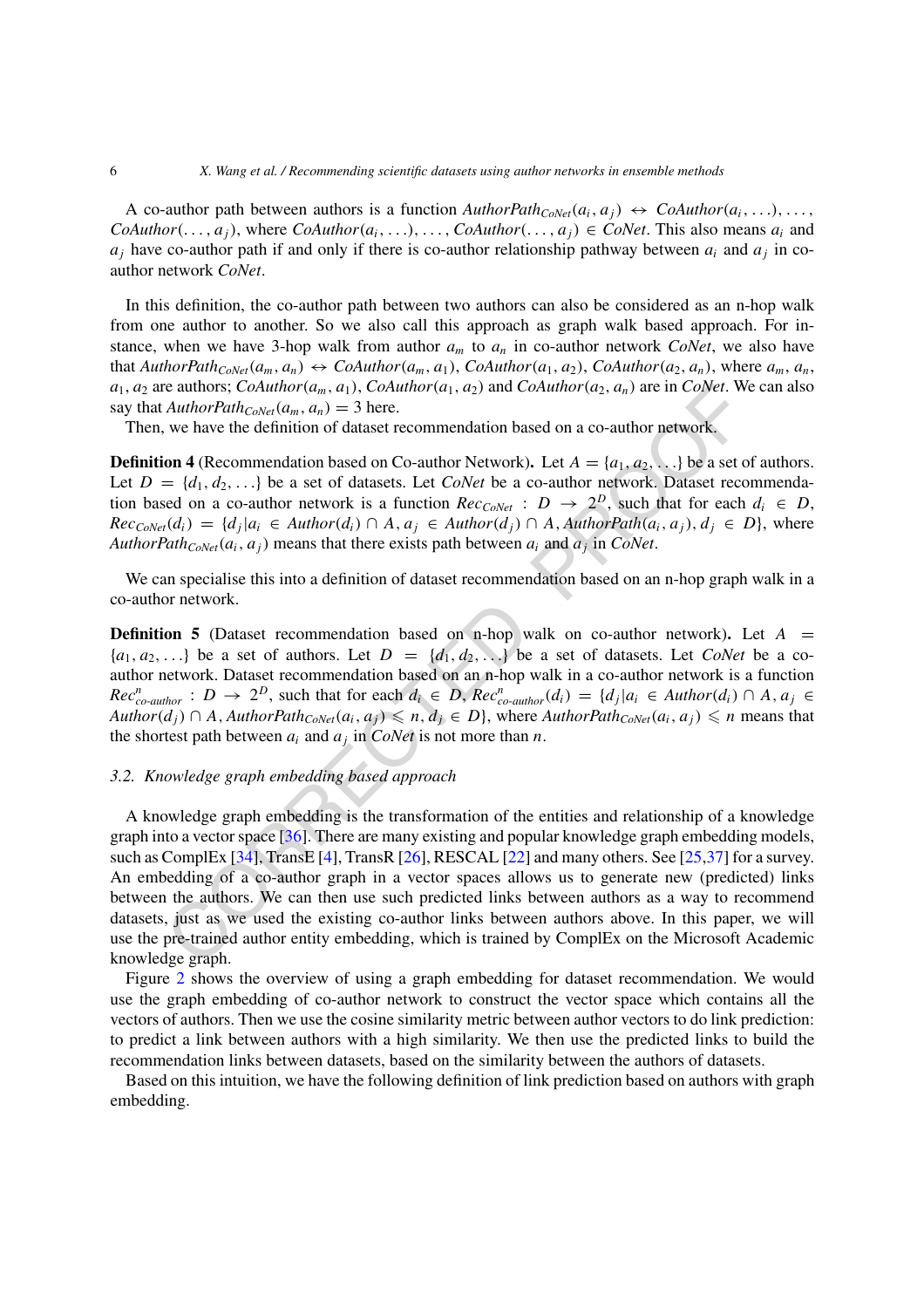

<span id="page-6-0"></span>Fig. 2. Recommendation pathway between Dataset1 and Dataset2 based on graph embedding.

Link Prediction<br>
Fig. 2. Recommendation pathway between Dataset1 and Dataset2 based on graph embedding.<br>
Fig. 2. Recommendation pathway between Dataset1 and Dataset2 based on graph embedding.<br>
Let Graph be an academic gra **Definition 6** (Link Prediction for Author-based Graph Embedding). Let  $A = \{a_1, a_2, ...\}$  be a set of authors. Let *Graph* be an academic graph. Let *VSGraph* be the vector space of the graph embedding of *Graph*. Let *T* be a threshold for link prediction, which means that we will predict a link between two authors when the cosine-similarity between the vectors of two authors is bigger than this threshold. We have a function *Sim* :  $A \times A \rightarrow [0, 1]$  such that for  $a_i, a_j \in A$ , in vector space  $VS_{Graph}$ ,  $Sim(a_i, a_j)$  $CosSim(Vec(a_i), Vec(a_j))$ . Then we have  $Link_{predicted}(a_i, a_j) \leftrightarrow Sim(a_i, a_j) \geq T$ , for  $a_i, a_j \in A$ .

Where  $Vec(a_i)$  and  $Vec(a_j)$  is the vector of author  $a_i$  and  $a_j$  in  $VS_{Graph}$ , respectively;  $ConSim(Vec(a_i))$ , *Vec*( $a<sub>i</sub>$ )) is the cosine similarity of vector *Vec*( $a<sub>i</sub>$ ) and vector *Vec*( $a<sub>i</sub>$ ); *Link<sub>predicted</sub>*( $a<sub>i</sub>$ ,  $a<sub>i</sub>$ ) means that there exists a predicted link between authors  $a_i$  and  $a_j$ .

Finally, we have the definition of dataset recommendation with graph embedding on an academic graph.

<span id="page-6-1"></span>**Definition 7** (Dataset Recommendation with graph embedding on an academic graph). Let  $A =$  ${a_1, a_2,...}$  be a set of authors. Let  $D = {d_1, d_2,...}$  be a set of datasets. Let *Graph* be an academic graph. Let *VSGraph* be the vector space of graph embedding on *Graph*. Dataset recommendation with graph embedding on *Graph* is a function  $Rec_{embedding}^{Graph}$  :  $D \rightarrow 2^D$ , such that for  $d_i \in D$ ,  $Rec_{embedding}^{Graph}(d_i) = \{d_j | a_i \in Author(d_i) \cap A, a_j \in Author(d_j) \cap A, Link_{predicted}(a_i, a_j), d_j \in D\}.$ 

#### *3.3. BM25 based approach*

BM25 (also known as Okapi BM25) [30] is a ranking function used by search engines to estimate the relevance of documents to a given search query in information retrieval. BM25 uses IDF(inverse document frequency) to add weight to each keyword in the query. The documents will then be sorted by the keywords contained in each document to be ranked.

As already motivated in the introduction, in this paper we will only consider and treat the meta-data description (title and description) of one dataset as one document, without looking into dataset itself. This is because there is too much variety in the format of datasets. Our work is in contrast to for example [\[7\]](#page-24-8), which said that the challenge of data reuse could also be applied to dataset search, including data in formats that are difficult or expensive to use. In practice, too much variety in the format of datasets would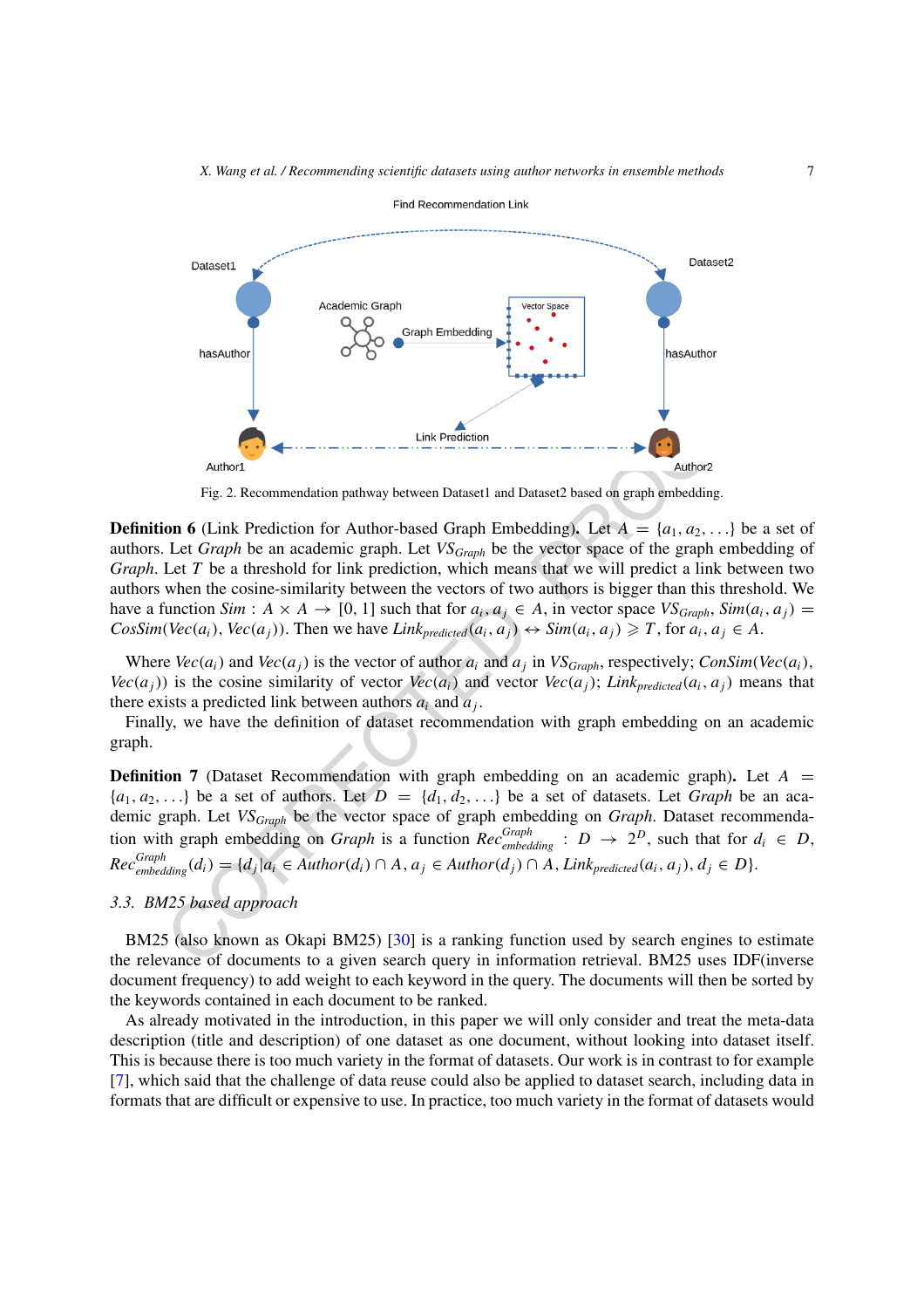

<span id="page-7-0"></span>Fig. 3. Dataset recommendation based on BM25.

**Example 12**<br>
Fig. 3. Dataset recommendation based on BM25.<br>
Friendly to recommendation in our work and would make it expensive to use the data,<br>
r, compared to the dataset itself, the metadata of the dataset is much easi bring difficulty to recommendation in our work and would make it expensive to use the dataset itself. However, compared to the dataset itself, the metadata of the dataset is much easier to use in our work. Figure [3](#page-7-0) shows the overview of using the BM25 ranking approach for dataset recommendation. We treat the meta-data description of given dataset as given document (query), and the meta-data descriptions of candidate datasets as candidate documents to rank. With the given document, BM25 can rank the candidate documents based on the meta-data description of the given dataset. The definition of the metadata description is as follows.

**Definition 8** (Meta-data Description). Let  $D = \{d_1, d_2, ...\}$  be a set of datasets. The meta-data description of dataset is a function *meta* – *data* :  $D \rightarrow String$ , which means that for  $d \in D$ , *meta* −  $data(d)$  =  $Title(d)$  ∪  $Description(d)$  where  $Title(d)$  is the title of dataset *d* and  $Description(d)$ is the description (or abstract) of dataset *d*.

We also have the definition of BM25 based on the meta-data description of datasets.

**Definition 9** (BM25 on Meta-data Description of Datasets). Let  $D = \{d_1, d_2, ...\}$  be a set of datasets. Let *meta*−*data* : *D* → *String* be a function to get the meta-data description of a dataset. Then we define the function  $BM25_{Dataset}$ :  $D \rightarrow 2^D$ , such that for  $d_i \in D \, BM25_{Dataset}(d_i) = \{d'_1, d'_2, ...\} \subseteq D$ , where  $Score_{BM25}(d_i, d'_1) \geqslant Score_{BM25}(d_i, d'_2) \geqslant \ldots$ ; where  $Score_{BM25}(d_i, d'_1)$  is the BM25 score of  $d'_1$  for query dataset *di*.

We can now give the definition of dataset recommendation with BM25 on meta-data descriptions of datasets.

<span id="page-7-1"></span>**Definition 10** (Dataset Recommendation with BM25 on Meta-data Description). Let  $D = \{d_1, d_2, ...\}$ be a set of datasets. Let  $BM25_{Dataset}$  :  $D \rightarrow 2^D$  be a function of using BM25 for dataset ranking. Let *T<sub>BM25</sub>* be the threshold for BM25 ranking on datasets, which means that we only consider the datasets that appear in the top- $T_{BM25}$  of a BM25-sorted dataset set. Then we have a function  $Rec_{BM25} : D \rightarrow 2^D$ , such that for  $d_i \in D$ ,  $Res_{BM25}(d_i) = \{d_j | d_j \in BM25'_{Dataser}(d_i)\}$ , where  $BM25'_{Dataser}(d_i) \subseteq BM25_{Dataser}(d_i)$  and  $BM25'_{Dataset}(d_i) = \{d'_1, d'_2, \ldots, d'_{T_{BM25}}\}.$ 

Note that this threshold is less than or equal to the size of the dataset set returned by BM25 based on the query dataset, which means that  $T_{BM25} \leqslant BM25_{Dataset}(d_i)$  in Definition [10](#page-7-1).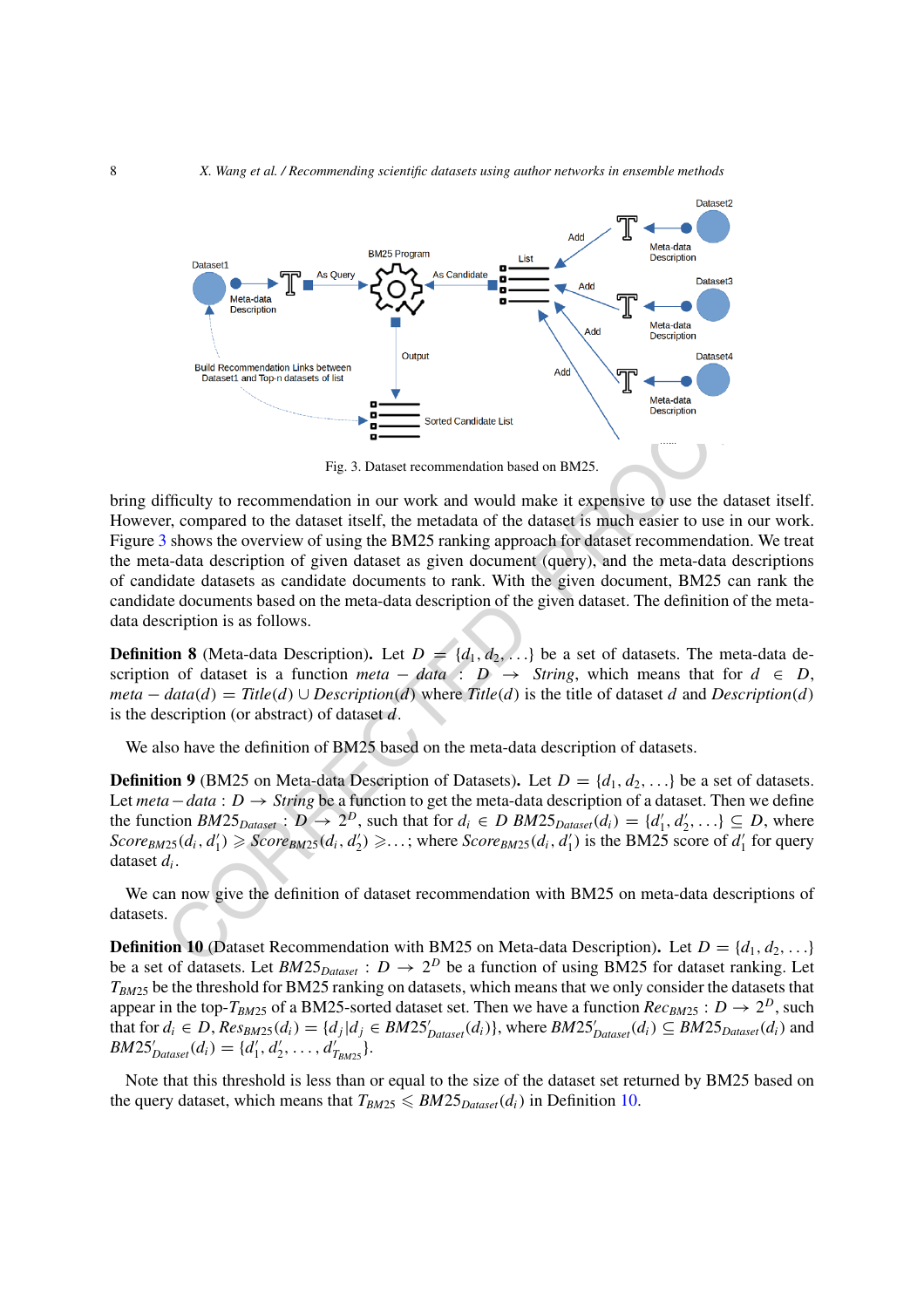*X. Wang et al. / Recommending scientific datasets using author networks in ensemble methods* 9

## **Algorithm 1:** Graph walk in co-author network: *GW(AS, G, n)*

```
Input : Seed author A<sub>S</sub> to start the walk from.
            Co-author graph G.
            Hop number n is the maximum length of the shortest path between A_s and any author
            on a walk in graph G.
  Output: A set of authors from G, denoted by LA
1 L_A \leftarrow \emptyset;
2 foreach Author A_C \in G do
3 Shortest path between A_S and A_C in G: SPath_G(A_S, A_C);
4 if SPath_G(A_S, A_C) \leq n then
5 \blacktriangleleft Add A_C to L_A: L_A \leftarrow A_C;6 end
7 end
8 return L_A - A_S;
```
#### <span id="page-8-0"></span>**4. Dataset recommendation algorithms**

In this section, we will provide the algorithms based on the recommendation approaches introduced in previous section.

#### *4.1. Recommendation algorithm with co-author network*

The first recommendation algorithm uses dataset recommendation approach based on co-author network.

Spain terveen ans and  $A_C$  $A_C$  in  $G: S\ell uln_0(A_S, A_C)$ ;<br>
SPairl<sub>o</sub>( $A_S, A_C$ )  $\leq \pi$  then<br>  $\Delta d$   $A_C$  to  $L_A: L_A \leftarrow A_C$ ;<br>
and<br>  $\Delta d$   $A_C$  to  $L_A: L_A \leftarrow A_C$ ;<br>
and<br>  $\Delta d$   $A_C$  to  $L_A: L_A \leftarrow A_C$ ;<br>  $\Delta d$ <br>  $\Delta d$   $\Delta c$  to  $L_A: L_A \leftarrow A_C$ ;<br>  $\Delta d$ We first explain how to perform a graph walk in a co-author network with Algorithm 1. For this algorithm, We need as input the max. hop number in addition to the starting authors (seed authors) and the network itself. The max-hop number *n*n is used to limit the maximum distance of our graph walk from the seed author. The maximum distance mentioned here refers to the shortest distance between the seed author and the target author in the co-author graph. Note that, all authors within distance *n* are treated equally as candidate recommendations, and are not ranked based on distance. In later experiments, we iterate over different versions of *n* to measure the effect of distance in the co-author network. Lines 3–6 of the Algorithm 1 are about how to use the hop number to limit the result of the graph walk.

Algorithm 2 shows our first algorithm for dataset recommendation. In this algorithm, we first perform a graph walk in the co-author network separately for all authors contained in a given dataset. The graph walks for authors here all respect the given max-hop number. We then find the datasets corresponding to these authors found by the graph walk, and these are the datasets to be recommended.

#### *4.2. Recommendation algorithm by combining co-author network with author embedding*

We will now introduce the dataset recommendation algorithm based on the co-author network approach combined with the author embedding approach. The author embedding is based on the knowledge graph embedding approach which was introduced in Definition [7](#page-6-1). In contrast to the previous algorithm, this algorithm not only uses the graph walk but also the vector similarity in the vector space. As vec-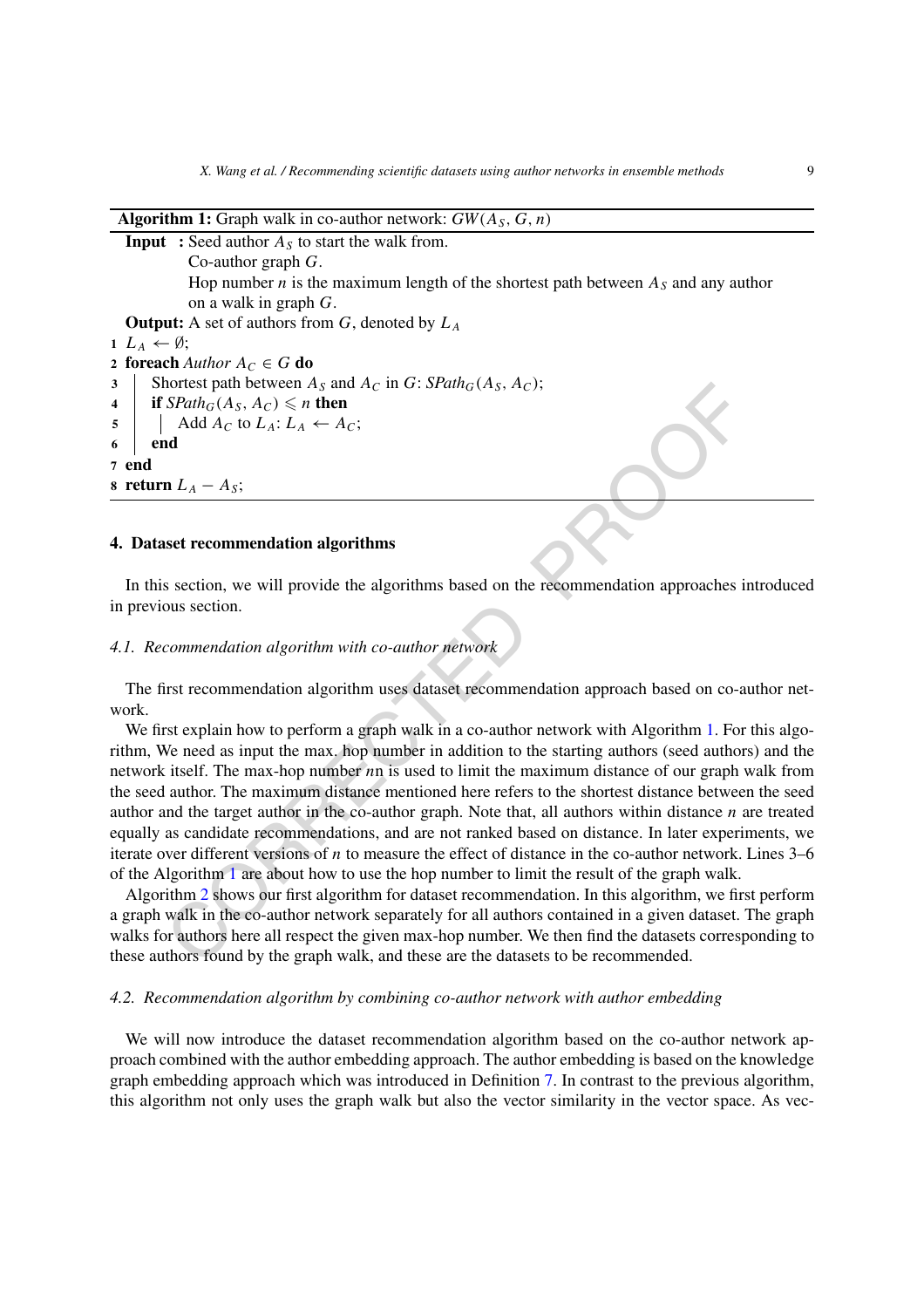```
en Auturor A m D_G do<br>
en Auturor A m D<sub>G</sub> do<br>
et all reachable author(D), D \in L_D);<br>
Let all reachable authors L_{WA} = GW(A, G, n);<br>
L_{BD} \leftarrow \{D|WA \in \text{author}(D), D \in L_D\};<br>
\Delta_{BD}<br>
\Delta_{BD}<br>
\Delta_{BD}<br>
\Delta_{BD}<br>
\Delta_{BD}<br>
\Delta_{BD}<br>
\Algorithm 2: Dataset recommendation with graph walk: DR_{GW}(D_G, L_D, G, n)Input : Given dataset D_G as the source author to be walked from.
               A list of candidate datasets for recommendation LD.
               A co-author graph G.
               The hop number n as the max shortest-path between the seed author and any authors in
               graph G.
   Output: A set of recommended datasets, denoted by LRD
1 L_{RD} ← Ø;
2 foreach Author A in DG do
3 Get all reachable authors L_{WA} = GW(A, G, n);4 foreach WA \in L_{WA} do
\mathcal{F} | L_{RD} \leftarrow \{D | WA \in author(D), D \in L_D\};6 end
7 end
8 return LRD
```
<span id="page-9-0"></span>tor space we use the pre-trained entity embedding provided by  $MAKG<sub>1</sub><sup>4</sup>$  where the embedded entities are authors, publications, journals and conferencse. We use this pre-trained entity embedding to do link prediction (i.e. compute the similarity) between entities represented in the vector space.

Algorithm 3 shows how to combine the co-author network approach with the approached based author similarity in the entity embedding. For all authors obtained from the graph walk, we additionally compute the similarity between these authors and the seed author in the pretrained vector space. Then we select authors whose vector similarity is higher than the threshold we give. This is as mentioned in lines 5–9 of the Algorithm 3.

After introducing the graph walk and vector similarity combination algorithms, we will introduce our second dataset recommendation method, as shown in Algorithm 4.

Different from Algorithm 2, Algorithm 4 requires the additional input of the MAKG pre-trained vector space *VS* and a threshold *T* for vector similarity. Another difference is that for the SEED author, the return result of our co-author network will refer to Algorithm 3, which means that not only the graph walk is considered, but also the vector similarity. Because it applies more restrictions, this algorithm will result in less output than Algorithm 2.

#### *4.3. Recommendation algorithm by combining co-author network, author embedding and BM25*

We will now discuss the dataset recommendation algorithm by using the combination of graph walk, author embedding and BM25 approach. This algorithm is based on Definition 10, which uses the descriptions of datasets for dataset ranking.

In Algorithm [5](#page-12-0), *TitleDes*( $D_G$ ) denotes the title and description of the given dataset  $D_G$ ; and  $L_{RD}[0:$ *TBM*25] means the top-*TBM*<sup>25</sup> list of *LRD*, where *TBM*<sup>25</sup> is the threshold for BM25. Also, as shown in Algorithm [5,](#page-12-0) we give BM25 a threshold *TBM*<sup>25</sup> to determine how many datasets we will consider in the top of the ranked list.

<span id="page-9-1"></span><sup>4</sup><https://makg.org/entity-embeddings/>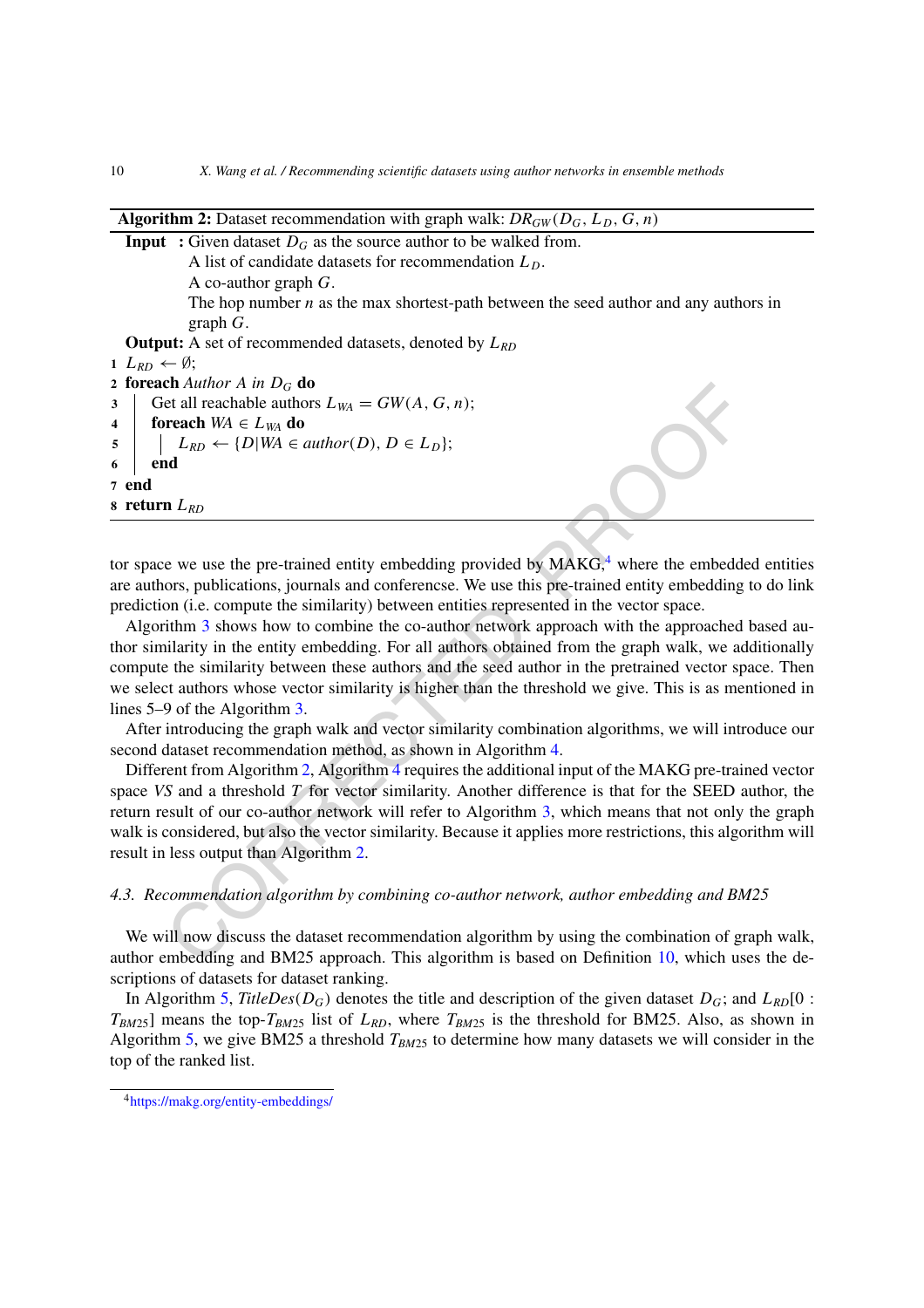| <b>Algorithm 3:</b> Graph walk + author embedding in co-author network: $GW\&AE(A_5, G, n,$<br>VS, T)                                                                                                                                                                                           |
|-------------------------------------------------------------------------------------------------------------------------------------------------------------------------------------------------------------------------------------------------------------------------------------------------|
| <b>Input</b> : Seed author $A_s$ is the source author to be walked from.                                                                                                                                                                                                                        |
| Co-author graph $G$ .                                                                                                                                                                                                                                                                           |
|                                                                                                                                                                                                                                                                                                 |
| Hop number <i>n</i> is the max shortest-path between $A_s$ and any authors under walks in<br>graph $G$ .                                                                                                                                                                                        |
|                                                                                                                                                                                                                                                                                                 |
| Vector space $VS$ contains vectors of every author in $G$ .                                                                                                                                                                                                                                     |
| Threshold $T$ for cosine similarity between two vectors of authors.                                                                                                                                                                                                                             |
| <b>Output:</b> A list of authors from $G$ , denoted by $L_A$<br>$1\ L_A\leftarrow\emptyset;$                                                                                                                                                                                                    |
|                                                                                                                                                                                                                                                                                                 |
| 2 Compute $VS(AS)$ ;<br>3 foreach Author $A_C \in G$ do                                                                                                                                                                                                                                         |
| Compute $SPath_G(A_S, A_C);$<br>$\overline{\mathbf{4}}$                                                                                                                                                                                                                                         |
| Compute $VS(A_C)$ ;<br>5                                                                                                                                                                                                                                                                        |
| if $SPath_G(A_S, A_C) \leq n$ then<br>6                                                                                                                                                                                                                                                         |
| if $Cosine_{Sim}(VS(A_S), VS(A_C)) \geq T$ then<br>7                                                                                                                                                                                                                                            |
| Add $A_C$ to $L_A: L_A \leftarrow A_C$ ;<br>8                                                                                                                                                                                                                                                   |
| end<br>9                                                                                                                                                                                                                                                                                        |
| end<br>10                                                                                                                                                                                                                                                                                       |
| 11 end                                                                                                                                                                                                                                                                                          |
|                                                                                                                                                                                                                                                                                                 |
| 12 return $L_A - A_S$ ;                                                                                                                                                                                                                                                                         |
|                                                                                                                                                                                                                                                                                                 |
| After introducing the algorithm that uses BM25 for dataset ranking, we will introduce our third da                                                                                                                                                                                              |
| recommendation algorithm, which is a combination of co-author network, author embedding and da                                                                                                                                                                                                  |
| ranking, as shown in Algorithm 6.                                                                                                                                                                                                                                                               |
| In Algorithm 6, line $2-7$ is same as the steps in Algorithm 4, for using a graph walk and au                                                                                                                                                                                                   |
| embedding to find a list of datasets with the help of co-author network. After that, we use BM25 to                                                                                                                                                                                             |
| and filter the list of obtained datasets, as shown in line 8 of Algorithm 6. Finally our algorithm return                                                                                                                                                                                       |
| filtered list of datasets as the recommended datasets for the given dataset $D_G$ .                                                                                                                                                                                                             |
|                                                                                                                                                                                                                                                                                                 |
|                                                                                                                                                                                                                                                                                                 |
| 5. Experimental data                                                                                                                                                                                                                                                                            |
|                                                                                                                                                                                                                                                                                                 |
| We will now introduce the experimental data we used in the recommendation experiments we                                                                                                                                                                                                        |
| formed to evaluate the algorithms above.                                                                                                                                                                                                                                                        |
|                                                                                                                                                                                                                                                                                                 |
| $\sqrt{2}$ 1 M $\sqrt{2}$ 1 M $\sqrt{2}$ 1 $\sqrt{2}$ 1 $\sqrt{2}$ 1 $\sqrt{2}$ 1 $\sqrt{2}$ 1 $\sqrt{2}$ 1 $\sqrt{2}$ 1 $\sqrt{2}$ 1 $\sqrt{2}$ 1 $\sqrt{2}$ 1 $\sqrt{2}$ 1 $\sqrt{2}$ 1 $\sqrt{2}$ 1 $\sqrt{2}$ 1 $\sqrt{2}$ 1 $\sqrt{2}$ 1 $\sqrt{2}$ 1 $\sqrt{2}$ 1 $\sqrt{2}$ 1 $\sqrt{2}$ |

**8**  $\blacksquare$  Add  $A_C$  to  $L_A: L_A \leftarrow A_C;$ 

#### <span id="page-10-1"></span>**11 end**

#### <span id="page-10-0"></span>**5. Experimental data**

#### *5.1. Mendeley data*

Elsevier provided a very large and popular dataset search engine, Mendeley Data,<sup>[5](#page-10-2)</sup> containing more than 20 million datasets<sup>[6](#page-10-3)</sup> from different kinds of data repositories (such as Zenodo<sup>7</sup>).

<span id="page-10-2"></span><sup>5</sup><https://data.mendeley.com/>

<span id="page-10-3"></span><sup>6</sup>[https://data.mendeley.com/research-data/?repositoryType=NON\\_ARTICLE\\_BASED\\_REPOSITORY](https://data.mendeley.com/research-data/?repositoryType=NON_ARTICLE_BASED_REPOSITORY)

<span id="page-10-4"></span><sup>7</sup><https://zenodo.org/>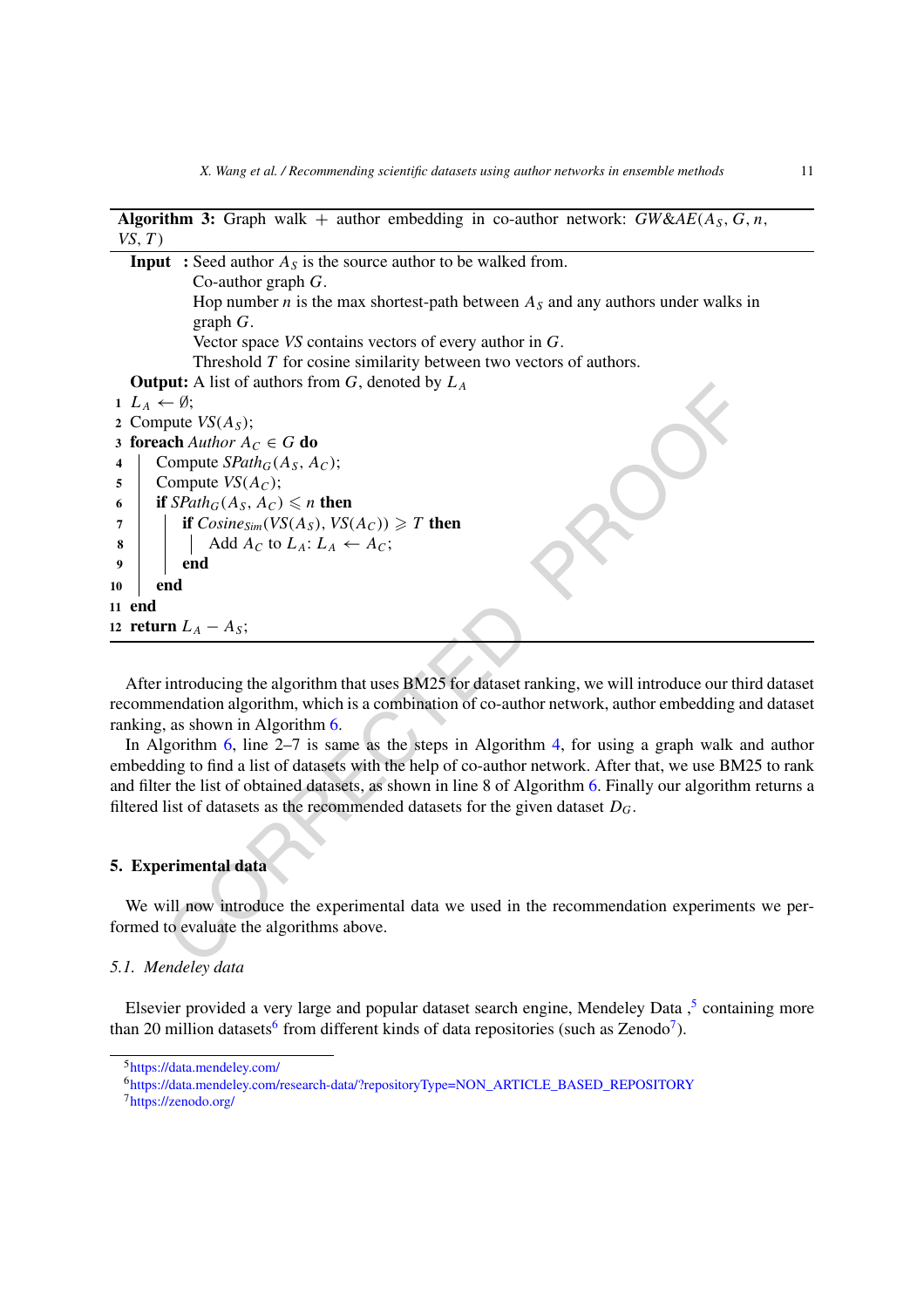| <b>Algorithm 4:</b> Dataset recommendation with graph walk and author embedding: $DR_{GW\&AE}(D_G,$ |  |  |
|-----------------------------------------------------------------------------------------------------|--|--|
| $L_D, G, n, VS, T$                                                                                  |  |  |

|              | <b>Input</b> : Dataset $D_G$ is the source author to be walked from.                                           |
|--------------|----------------------------------------------------------------------------------------------------------------|
|              | A list of candidate datasets $LD$ .                                                                            |
|              | Co-author graph $G$ .                                                                                          |
|              | Hop number $n$ is the max shortest-path between seed author and any authors under                              |
|              | walks in graph $G$ .                                                                                           |
|              | Vector space $VS$ which contains vectors of every author in $G$ .                                              |
|              | Threshold $T$ for cosine similarity between two vectors of authors.                                            |
|              | <b>Output:</b> A list of recommended datasets, denoted by $L_{RD}$                                             |
|              | 1 $L_{RD} \leftarrow \emptyset;$                                                                               |
|              | 2 foreach Author A in $D_G$ do                                                                                 |
| $\mathbf{3}$ | Get all walked authors $L_{WA} = GW&AE(A, G, n, VS, T);$                                                       |
| 4            | foreach $WA \in L_{WA}$ do                                                                                     |
| 5            | $L_{RD} \leftarrow \{D   WA \in D, D \in L_D\};$                                                               |
| 6            | end                                                                                                            |
|              | 7 end                                                                                                          |
|              | 8 Duplicate $L_{RD}$ ;                                                                                         |
|              | 9 return $L_{RD}$                                                                                              |
|              |                                                                                                                |
|              | Each Mendeley dataset contains several types of metadata: descriptive metadata (e.g. title, descripti          |
|              | authors and ID), administrative metadata (e.g. creation date) and legal metadata (e.g. dataset creators        |
|              | public licence), shown in Table 1. What will be covered in this paper is the descriptive metadata, when        |
|              | the title and description are used for the BM25 method, and title is used to match with datasets fi            |
|              | other sources.                                                                                                 |
|              |                                                                                                                |
|              | 5.2. ScholeXplorer                                                                                             |
|              |                                                                                                                |
|              | ScholeXplorer <sup>8</sup> is a huge database containing datasets and literature objects as well as links betw |
|              | them. All the links between literature and dataset objects or between dataset objects are provided by o        |
|              | sources, and these can be considered as trusted links of high quality.                                         |
|              | Different from Mendeley Data, ScholeXplorer stores data in the format of dataset-pairs. For each p             |
|              | it contains one link and two datasets. For each dataset, it also has descriptive metadata, administra          |
|              | metadata and legal metadata, shown in Table 1.                                                                 |
|              |                                                                                                                |
|              | The datasets from ScholeXplorer are used as candidate recommendation datasets in this paper.                   |
|              | links of each pair contained in ScholeXplorer are used as a gold standard evaluation criterion for             |
|              | recommendation algorithms. We also use the title and description for BM25-based dataset ranking                |

#### <span id="page-11-0"></span>*5.2. ScholeXplorer*

The datasets from ScholeXplorer are used as candidate recommendation datasets in this paper. The links of each pair contained in ScholeXplorer are used as a gold standard evaluation criterion for our recommendation algorithms. We also use the title and description for BM25-based dataset ranking approach.

#### *5.3. Microsoft academic knowledge graph*

Microsoft Academic Graph (MAG) is a huge graph containing information on research outcomes (publications and datasets) and researchers, and the relationships between these [[31\]](#page-26-9). Microsoft aca-

<span id="page-11-1"></span><sup>8</sup><https://scholexplorer.openaire.eu>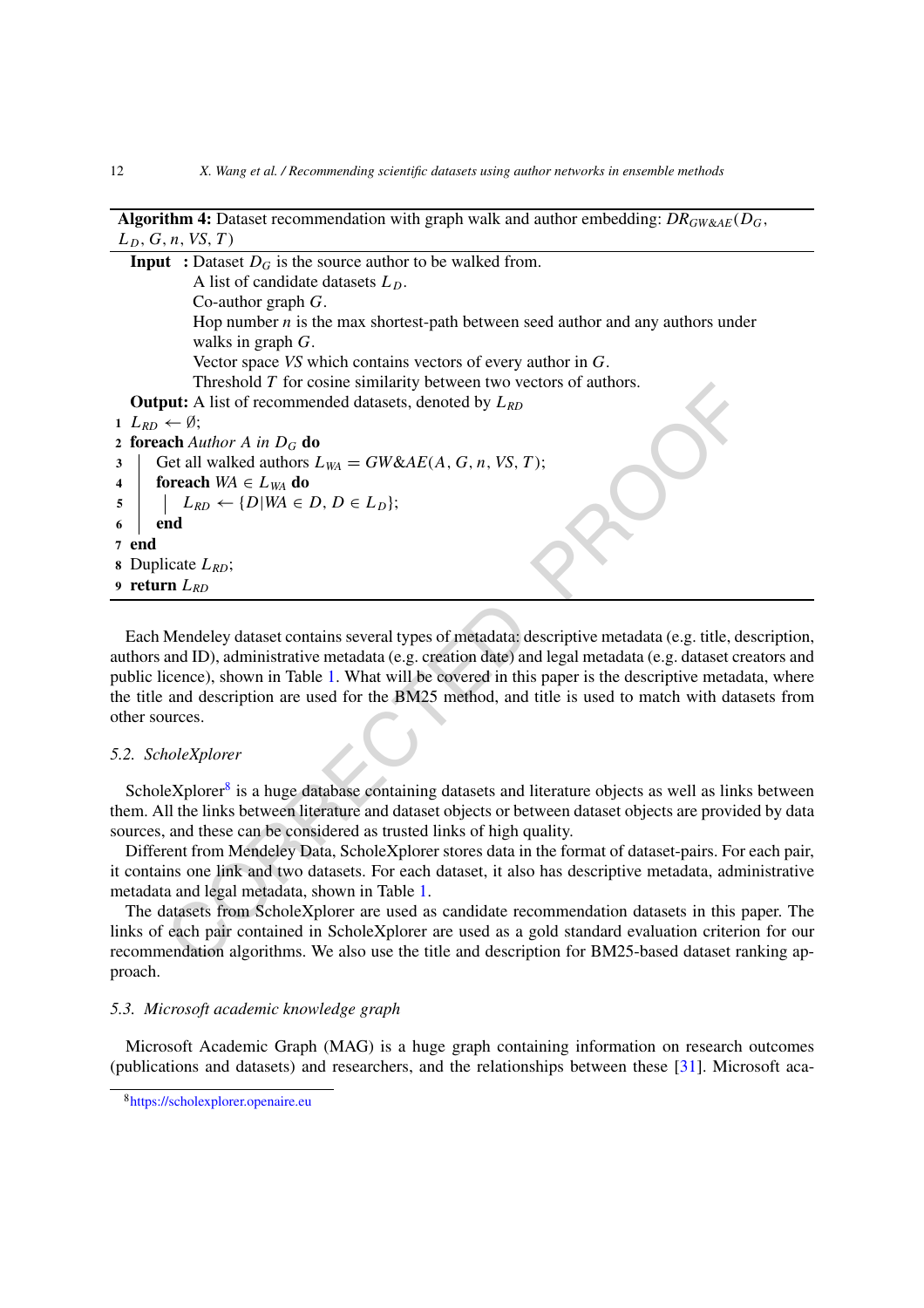#### **Algorithm 5:** Dataset ranking with BM25: *DRBM*25*(DG, LD, TBM*25*)*

```
ut BM25.x = 1.2;<br>
ut BM25.k = 1.2;<br>
is given then<br>
BM25.k = \theta.<br>
S.query = TiteDes(D<sub>G</sub>);<br>
S.guery = TiteDes(D<sub>G</sub>);<br>
S.guery = TiteDes(D<sub>G</sub>);<br>
EM25.result;<br>
EM25.result;<br>
EM25.result;<br>
L<sub>RD</sub>;<br>
LRD;<br>
LRD;<br>
LRD;<br>
LRD;
    Input : Given dataset D_G is the seed author to be walked from.
               A list of candidate datasets LD.
               Threshold T_{BM25} for BM25: the max size of the list returned by BM25.
               [Optional] Argument k1 for BM25.
               [Optional] Argument b for BM25.
   Output: A list of ranked datasets, denoted by LRD
 1 L_{RD} ← Ø;
 2 Default BM25.k1 = 1.2;
 3 Default BM25.b = 0.75;
 4 if k1 is given then
 5 \quad B M 25. k1 = k16 end
 7 if b is given then
 8 BM25.b = b
 9 end
10 BM25.query = TitleDes(D_G);
11 BM25.document = {TitleDes(D)|D \in L<sub>D</sub>};
12 Run BM25 ranking;
13 L_{RD} = BM25.result;
14 Duplicate LRD;
15 Sort LRD;
16 if Size(L_{RD}) > T_{BM25} then
17 L_{RD} = L_{RD} [0 : T_{BM25}]18 end
19 return LRD
```
<span id="page-12-0"></span>demic knowledge graph (MAKG) is a large RDF knowledge graph based on Microsoft Academic Graph [\[14](#page-25-5)]. MAKG contains information on publications, authors, indexes, journals, institutions, etc., as well as their scholarly relationships with each other. MAKG also provides an NTriple RDF dump,<sup>9</sup> a SPARQL Endpoint and a pre-trained entity embedding to allow other researchers to use MAKG more easily. In Table [1](#page-13-1), we show the metadata contained in MAKG dataset.

In this paper we will use the triples with the 'creator' predicate from MAKG as co-author network, since these triples show the creator relationship between authors and research outcomes. We also use title of MAKG datasets for matching with datasets from different sources. For author embeddings, we will use the pre-trained entity embedding<sup>10</sup> from MAKG.

#### *5.4. Co-author network based on MAKG*

We build our author network with the help ofthe MAKG academic graph, using the MAKG dataset  $[14]$  $[14]$ . The schema<sup>11</sup> of MAKG gives us the possibility of using the create-link relationship between

<span id="page-12-1"></span><sup>9</sup><https://makg.org/rdf-dumps/>

<span id="page-12-2"></span><sup>10</sup><https://makg.org/entity-embeddings/>

<span id="page-12-3"></span><sup>11</sup><https://makg.org/schema-linked-dataset-descriptions/>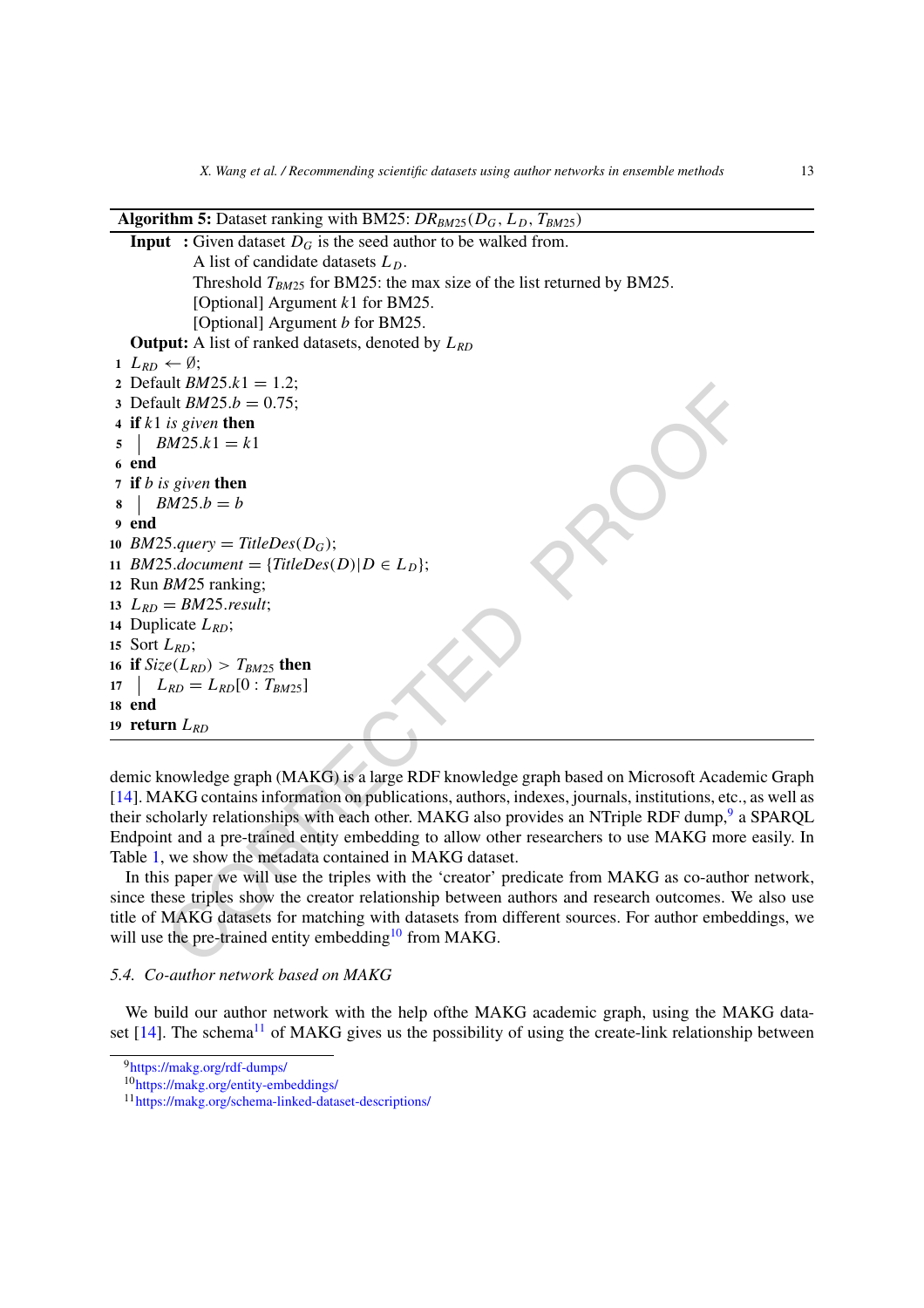Threshold T<sub>HOTS</sub>: For BM25: Max size of the list returned by BM25.<br>
Threshold T<sub>HOTS</sub>: for BM25: Max size of the list returned by BM25.<br>
Let A *stinch a in D<sub>G</sub>* do<br>
ich aluthor A in D<sub>G</sub> do<br>
ich aluthor A in D<sub>G</sub> do<br>
ic **Algorithm 6:** Dataset recommendation with graph walk, author embedding and dataset ranking:  $DR_{GW\&AE+DRank}(D_G, L_D, G, n, VS, T, T_{BM25})$ **Input** : Given dataset  $D_G$  is the source author to be walked from. A list of candidate datasets  $L<sub>D</sub>$ . Co-author graph *G*. Hop number  $n$  is the max shortest-path between seed author and any authors under walked in graph *G*. Vector space *VS* which contains vectors of every author in *G*. Threshold *T* for cosine similarity between two vectors of authors. Threshold *TBM*<sup>25</sup> for BM25: Max size of the list returned by BM25. **Output:** A set of recommended datasets, denoted by *LRD*  $1 \ L_{RD} \leftarrow \emptyset;$ **<sup>2</sup> foreach** *Author A in DG* **do 3** Get all walked authors  $L_{WA} = GW&AE(A, G, n, VS, T);$ **4 foreach**  $WA \in L_{WA}$  **do**  $\mathcal{F}$  |  $L_{RD} \leftarrow \{D | WA \in Author(D), D \in L_D\};$ **6 end 7 end**  $B_{RD} = DR_{BM25}(D_G, L_{RD}, T_{BM25});$ **<sup>9</sup> return** *LRD*

### Table 1

| Contained Metadata      |                         | <b>Mendeley Dataset</b> | ScholeXplorer Dataset | <b>MAKG</b> Dataset |
|-------------------------|-------------------------|-------------------------|-----------------------|---------------------|
| Descriptive Metadata    | Title                   | Yes                     | Yes                   | Yes                 |
|                         | DOI/URL                 | Some                    | Some                  | Some                |
|                         | Description             | Yes                     | Yes                   | Yes                 |
|                         | Author                  | Some                    | Some                  | Yes                 |
| Administrative Metadata | <b>Creation</b> date    | Yes                     | Yes                   | Yes                 |
|                         | <b>Publication date</b> | Yes                     | Yes                   | Yes                 |
| Legal Metadata          | Dataset creator         | Some                    | Yes                   | Some                |
|                         | licence                 | Yes                     | Yes                   | Yes                 |

<span id="page-13-1"></span><span id="page-13-0"></span>

| The metadata types contained in mendeley dataset, ScholeXplorer dataset and MAKG dataest |  |  |  |
|------------------------------------------------------------------------------------------|--|--|--|
|                                                                                          |  |  |  |
|                                                                                          |  |  |  |
|                                                                                          |  |  |  |
|                                                                                          |  |  |  |

author and paper to build a co-author network. Then this co-author network will represent whether two authors are co-author in same paper.

For instance, if we take two RDF triples from MAKG:

<:100000002> <http://purl.org/dc/terms/creator> <:1885406747> . <:100000002> <http://purl.org/dc/terms/creator> <:2756955588> .

where each triple means the create-relationship between paper (subject) and author (object). Then we use the "Construct" function of  $SPARCL<sup>12</sup>$  $SPARCL<sup>12</sup>$  $SPARCL<sup>12</sup>$  to build a co-author triple. The SPARQL query is:

<span id="page-13-2"></span><sup>12</sup><https://www.w3.org/TR/rdf-sparql-query/>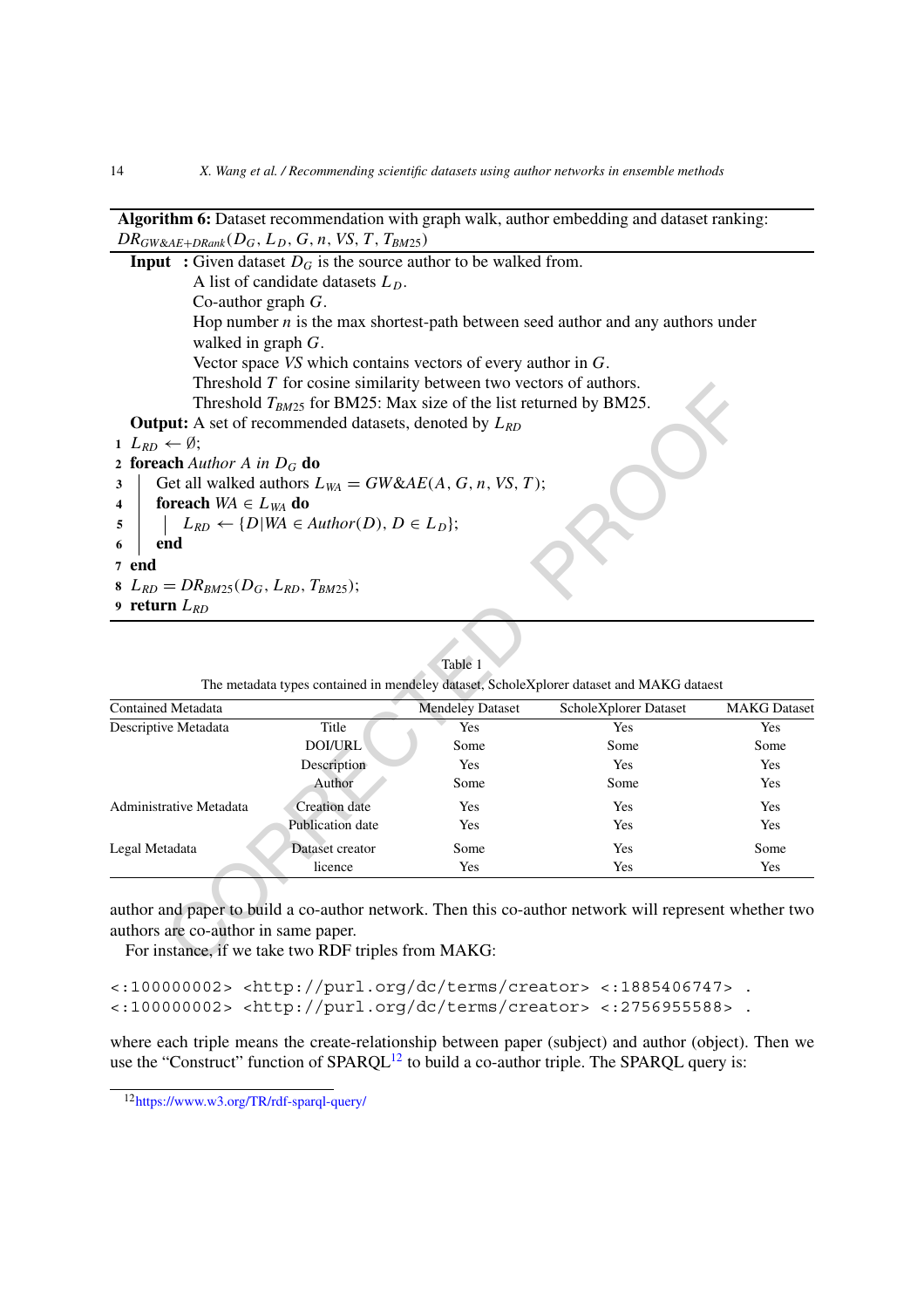```
PREFIX dct: <http://purl.org/dc/terms/>
Construct{
  ?author1 <:hasCoAuthor> ?author2.
  ?author2 <:hasCoAuthor> ?author1.
}
WHERE {
  ?paper dct:creator ?author1.
  ?paper dct:creator ?author2.
}
```
This gives us the co-author triples:

```
<:1885406747> <:hasCoAuthor> <:2756955588> .
<:2756955588> <:hasCoAuthor> <:1885406747> .
```
With the help of this SPARQL query, we create the co-author network from the SPARQL endpoint of all the MAKG author-paper triples. We have made this co-author graph available online [38].

#### **6. Experimental design and validation**

In this section we will introduce our experimental design and the validation of our gold standard. First off, we will give a brief introduction of how dataset recommendation based on ensemble methods with co-author network works in our experiments, which is shown in Fig. 4. Our dataset recommendation experiment is to recommend datasets from ScholeXplorer source for given Mendeley datasets. We use a matching approach to match Mendeley datasets and ScholeXplorers datasets with MAKG datasets.



<span id="page-14-0"></span>Fig. 4. The overviwe of dataset recommendation and evaluation in our experiments.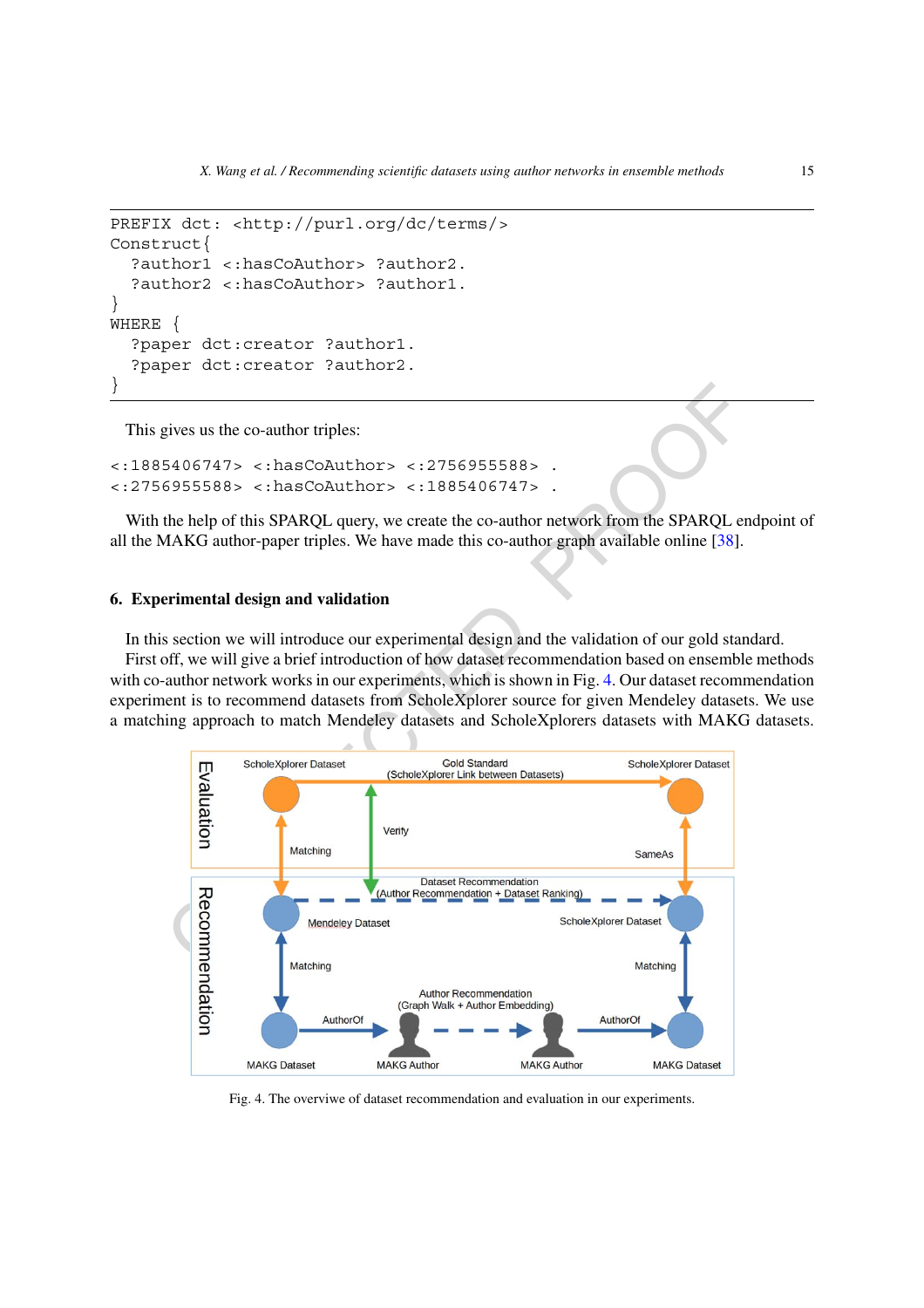Then we recommend target MAKG datasets for seed MAKG datasets, based on dataset authors by using the co-author-based recommendation approach. We then combine the author recommendation approach with the dataset ranking approach to do the final dataset recommendation.

#### *6.1. Experiment validation*

Here we will introduce the gold standard for evaluation and how to evaluate our different recommendation algorithms in the experiments.

#### *6.1.1. Gold standard*

The gold standard we use is from ScholeXplorer. ScholeXplorer provides links between datasets, as well as links between dataset and paper. These links are from providers of datasets, data centers or organizations that provide data storage and management, such as CrossRef, DataCite, and OpenAIRE. So these links between datasets are convincing to be used as the gold standard for our evaluation.

#### *6.1.2. Evaluation for dataset recommendation*

Solution standard we use is from ScholeXplorer. ScholeXplorer provides links between data<br>collod standard we use is from ScholeXplorer. ScholeXplorer provides links between data<br>informs between datasets and paper. These For a given dataset, our evaluation takes into account two lists: the list of datasets returned by the recommendation algorithm, and the list of datasets that are linked to the given dataset in the gold standard. Then we use the F1-measure to evaluate it. The intersection of the two lists we mentioned is the true positive in the F1-measure. The list of datasets returned by the recommendation algorithm is the predicted condition positive in the F1-measure, and the list of datasets that are linked to the given dataset in the gold standard is the Actual condition positive in the F1-measure. We then can calculate the recall, precision and F1-score with these, and obtain the evaluation results of dataset recommendation approach. using the standard mathematical formulae for F1-score:

$$
TP = output \cap gold \tag{1}
$$

$$
TN = complement(output) \cap complement(gold)
$$
 (2)

$$
FP = output \cap complement(gold)
$$
 (3)

$$
FN = complement(output) \cap gold
$$
 (4)

$$
recall = \frac{|output \cap gold|}{|gold|} \tag{5}
$$

$$
precision = \frac{|output \cap gold|}{|output|} \tag{6}
$$

$$
F1 = 2 \times \frac{precision \times recall}{precision + recall}
$$
 (7)

where *output* is the output of recommendation approach, *gold* the gold standard, *complement*(*output*) the complement of output.

#### *6.1.3. Matching between datasets from different sources*

In this part, we will introduce the approach to match datasets from different sources or in different format.

As we discussed before, we will use the co-author network of MAKG to construct a recommendation pathway from a Mendeley dataset to a ScholeXplorer dataset (shown in Fig. [4\)](#page-14-0). Also for our gold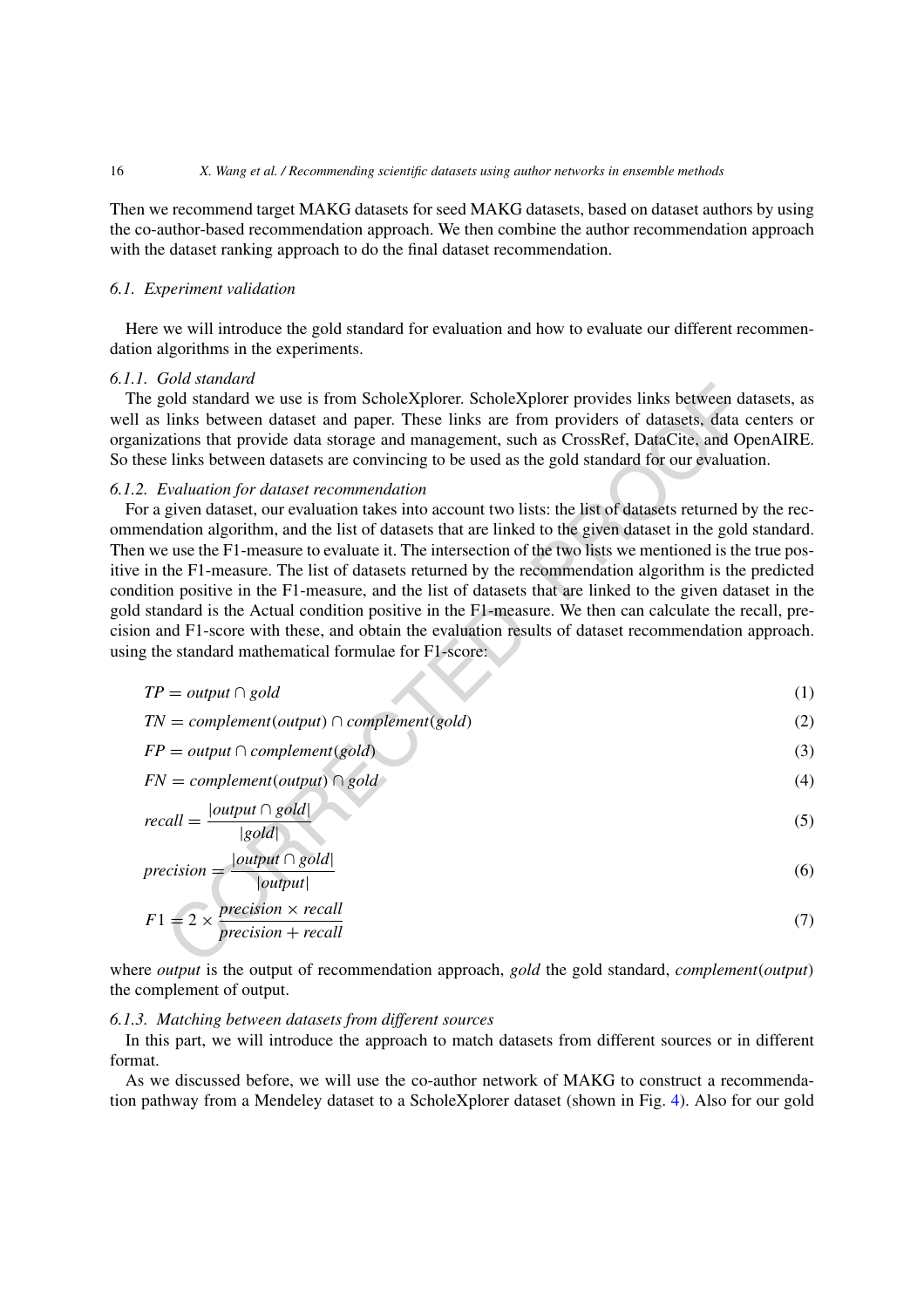standard, we will match Mendeley datasets with ScholeXplorer datasets to obtain the gold standard recommendation links. These two task all require the matching between datasets from different sources. We must therefore use an approach for matching such datasets from different sources, and we will use a simple approach for this, based on matching titles of the datasets:

**Definition 11** (Matching between Datasets from Different Sources). Given two datasets  $D_{S1}$  and  $D_{S2}$  from different sources *S*1 and *S*2, where *S*1  $\neq$  *S*2.  $D_{S1}$  and  $D_{S2}$  can be matched, denoted as *match*( $D_{S1}$ ,  $D_{S2}$ ) (same as *match*( $D_{S2}$ ,  $D_{S1}$ )), if and only if *title*( $D_{S1}$ ) = *title*( $D_{S2}$ ), where *title*( $D_{S1}$ ) is the title of dataset  $D_{S1}$  and *title*( $D_{S2}$ ) is the title of dataset  $D_{S2}$ .

The matching approach is used to decide whether MAKG, ScholeXplorer and Mendeley refer to the same dataset. To check if this matching approach performs well, we set up an experiment to evaluate the quality and performance of this matching approach, which will give us an indication of the quality of our gold standard recommendation links. We select 26,928 pairs of datasets, where

- for each pair of datasets, one from ScholeXplorer source and the other from MAKG source, both of them have same title;
- for each dataset in these pairs, it must contain (at least one) DOI or URL in its metadata.

We also set four baselines for evaluating the matching approach:

- (Strong baseline) Two datasets are the same if they have the same title and (at least one) same DOI or URL.
- (moderately strong baseline) Two datasets are the same if they have the same title and their authors are the same.
- (Likely weak baseline) Two datasets are the same if they have the same title and their publishers are the same.
- (Weak baseline) Two datasets are the same if they have the same title and the count numbers of their authors are the same.

natching approach is used to decide whether MAKG, ScholeXplorer and Mendeley re<br>taset. To check if this matching approach performs well, we set up an experiment to ev<br>and performance of this matching approach performs well The strong baseline, requiring the same DOI or URL, will give a very strong matching link between two datasets. This is because DOIs and URLs are used as identifiers of datasets. Note however that DOIs/URLs are not a perfect key to match two datasets or papers. This is because,although two different datasets or papers will rarely if ever have the same URI or DOI, a single dataset or paper will often have multiple DOIs. For example, the DOIs http://dx.doi.org/10.2139/ssrn.997829 and [https://doi.org/](https://doi.org/10.13016/epy6-dyne) [10.13016/epy6-dyne](https://doi.org/10.13016/epy6-dyne) are two entities with the same title, abstract, publication date, and authors but different DOIs. Weakening the criteria somewhat to the moderately strong baseline, it is plausible that two datasets are equal if they have same title and authors. Similarly, it is plausible to consider two datasets equal if they have the same title and publisher. Only the weak baseline (with equal title and number of authors) is potentially unconvincing.

We have therefore tested the different matching criteria on a set of 26,928 pairs from ScholeXplorer and MAKG that have at least one DOI or URL each, and that share the same title, with the results shown in Table [2.](#page-17-0) We find that 60% of pairs meet the strong baseline which means that the datasets share at least one DOI or URL when they have same title. And if we consider all the plausible baselines (i.e. all baselines except the weak baseline), twe have about 83% pairs which is counted in correct matching. This result means that our approach for matching datasets from different sources is convincing in most cases.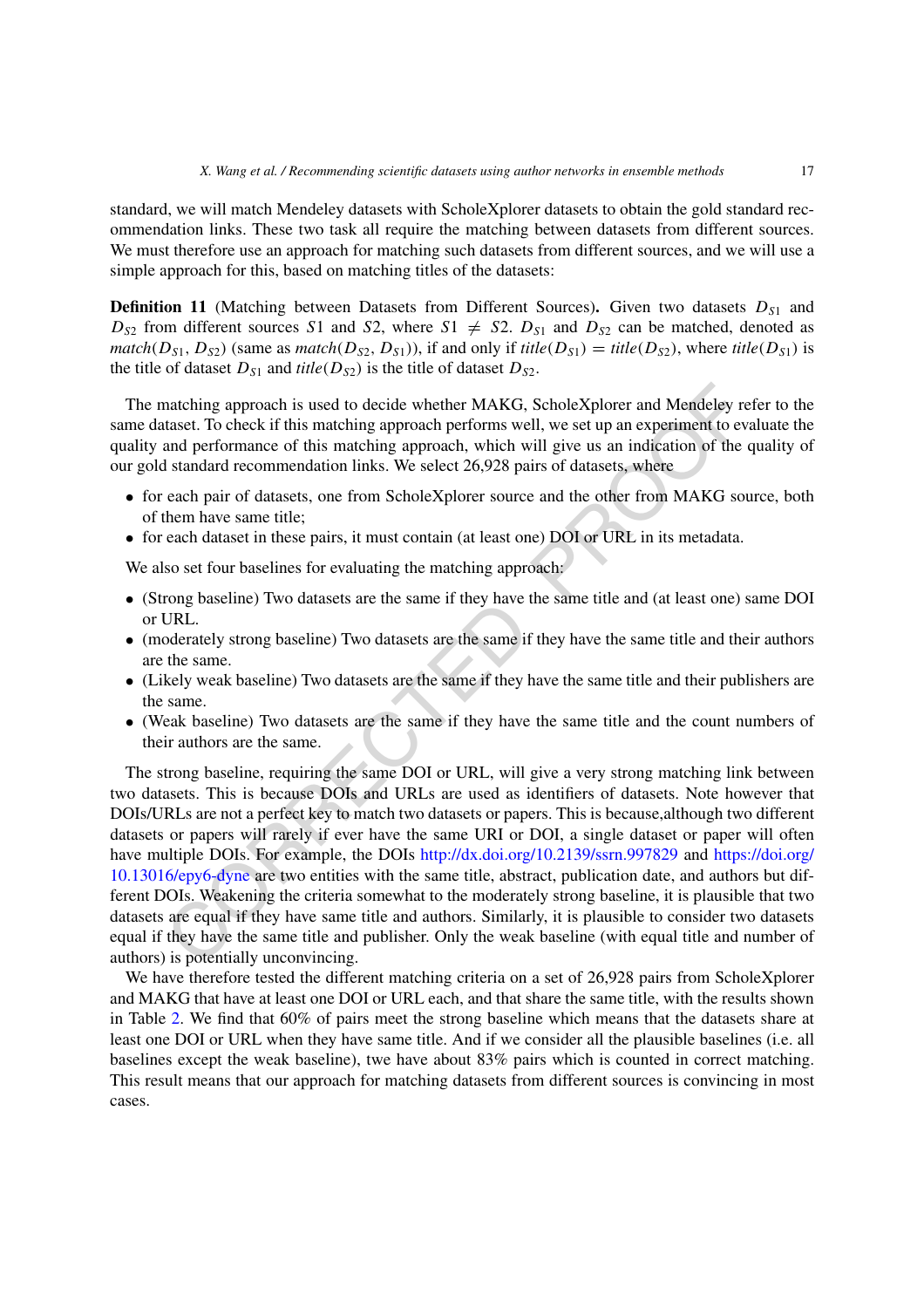| Results of evaluating neterogeneous datasets matering approach |        |            |  |  |
|----------------------------------------------------------------|--------|------------|--|--|
| Same content                                                   | Count  | Percentage |  |  |
| $DOI/URL + Title$                                              | 16,286 | 60.48%     |  |  |
| $Author + Title$                                               | 5,822  | 21.62%     |  |  |
| Publisher $+$ Title                                            | 272    | 1.01%      |  |  |
| Count Number of Author $+$ Title                               | 1,391  | 5.17%      |  |  |
| <b>SUM</b>                                                     | 23.771 | 88.28%     |  |  |
| Only Title (100% baseline)                                     | 26.928 | 100%       |  |  |

<span id="page-17-0"></span>Table 2 Results of evaluating heterogeneous datasets matching approach

#### *6.2. Experiments design*

Here we will introduce the real-world data we used in our experiments.

periments design<br>we will introduce the real-world data we used in our experiments.<br>
nor network. The co-author network we used is built with 130,638,555 papers from<br>
and MAKG papers, which cannot help us provide the co-aut *Co-author network.* The co-author network we used is built with 130,638,555 papers from MAKG, where each of these papers contains at least two authors. (There are a further 107,993,471 singleauthored MAKG papers, which cannot help us provide the co-author relationship between authors). As said above, the links between authors here are based on the co-authorship relationship between the authors, which means that if two authors have a co-authorship, then there will be a link between those two authors.

*List of given datasets.* We use 2370 datasets from Mendeley Data. These were obtained by first randomly selecting 1 million datasets from Mendeley, and then selecting all those that can be matched against MAKG datasets with our matching approach discussed above.

*Gold standard.* We match each of the 2370 given dataset with ScholeXplorer datasets, and count all the datasets linked to matched ScholeXplorer datasets as Gold Standard datasets. we found a total of 38,655 datasets in ScholeXplorer that have a gold standard link to any of the 2370 given datasets.

ScholeXplorer provides "related-to" links between dataset and literature/dataset objects. These links come from data providers or high quality data sources. This means that these links from ScholeXplorer are trusted and can be used as a high-quality Gold Standard in our evaluation. These ScholeXplorer links are bi-direction and one object can be linked to multiple objects.

*List of candidate datasets.* We use 28,981 of these ScholeXplorer datasets as candidate datasets. All these ScholeXplorer datasets are the ones which are not only matched to MAKG datasets but are also contiained in the Gold Standard. We have used here only these datasets from the gold standard as alternative datasets, as they already meet our requirements for doing experiments:

- They guarantee the possibility that we recommend the correct linked dataset: for each given dataset the linked dataset from the gold standard is in the candidate dataset.
- We also have "noisy" datasets: for each given dataset, the datasets linked in the gold standard for the other given datasets can be considered as "noisy" datasets,
- Each candidate dataset can be found by the co-author network recommendation method: all candidate datasets can be matched to the MAKG, which ensures that the MAKG-based co-author network can potentially find the datasets by walking the author graph through them to find the authors of the datasets.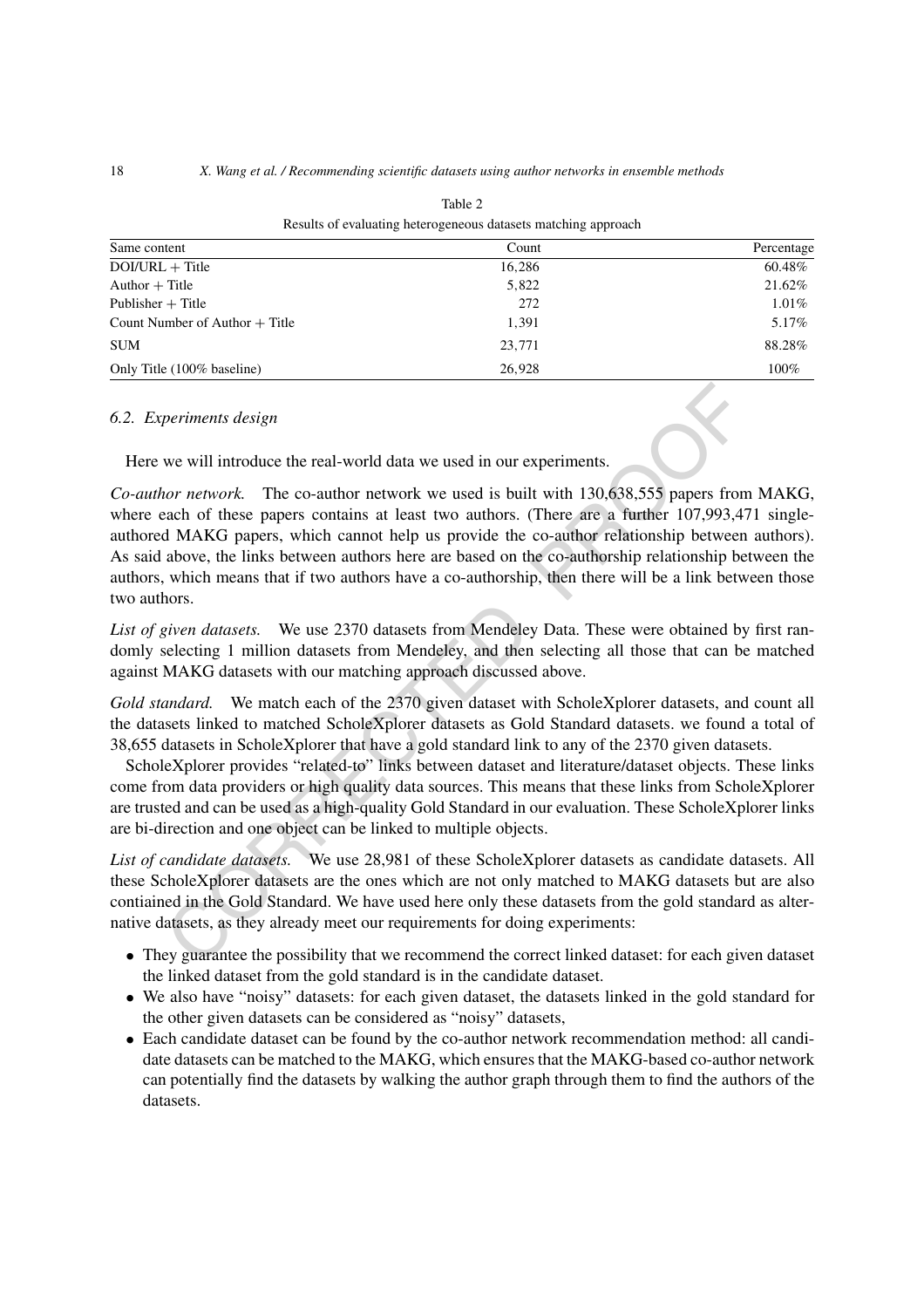#### *6.3. Experimental set-up*

Here we will introduce our experiments. Our experiments are based on the previously proposed recommendation algorithms for the dataset. Our experiments are step-by-step incremental, meaning that we start with just using the co-author network, we then add other methods step by step, finally the full ensemble method. For experiments using only graph walk, we use 1-hop to 3-hop walking settings for the graph walk in the co-author network, respectively. For experiments using graph walk and author embedding for recommendations, we set minimal thresholds for the cosine-similarity between the author embeddings from 0.3 to 0.7, increasing these in steps of 0.1 each time, while keeping the same graph walk settings. We did not investigate similarity thresholds of 0.1 and 0.2: requiring only such a low similarity demand means that there is almost no benefit from having the embedding. The reason for dropping minimal similarity thresholds of 0.8 and up is that these lead to very small answer sets. Finally, for the recommendation experiments considering the dataset ranking with BM25, we gave BM25 thresholds of two and three times the number of gold standard results, respectively. This means that if for a given dataset we can find *n* gold standard linked datasets, then the threshold of BM25 is 2*n* or 3*n* respectively.

This gives us three different types of experiments: GraphWalk based experiments, GraphWalk+Embedding based experiments, and GraphWalk+Embedding+BM25 based experiments.

- 1. *GW*: **Graph walk based experiments:** We use 1-hop, 2-hop and 3-hop walks to walk through the co-author network to find relevant authors. Then we find the dataset in ScholeXplorer, which have the authors matched to the found authors. The purpose of this experiment is to test whether using only graph walks for dataset recommendation can make the recall acceptable (although it will make the precision low).
- 2. *GW*&*AE*: **GraphWalk**+**Embedding based experiments:** We not only use 1-hop, 2-hop and 3 hop graph walks, but also use author embeddings in vector space to calculate the cosine similarity between author vectors, and we select only authors that meet the similarity threshold (from 0.3 to 0.7). The purpose of this experiment is to test whether combining graph walks and author embedding methods for dataset recommendation can make precision acceptable (compared to the method that uses only graph walk).
- tings. We did not investigate similarity thresholds of 0.1 and 0.2: requiring only such a mand means that there is almost no benefit from having the embedding. The reason for similarity thresholds of 0.8 and up is that th 3. *GW*&*AE*&*DRank*: **GraphWalk**+**Embedding**+**BM25 based experiments:** Here we follow the previous 1 to 3 hops of graph walking plus author similarity in vector space (and its threshold), while we add the ranking method BM25 to help us filter the recommended datasets. As discussed, the thresholds we use for BM25 are 2*n* and 3*n*. The purpose of this experiment is to test whether the addition of the BM25 dataset ranking method can further improve the accuracy as measured by the F1 score.

#### **7. Results and analysis**

After the above introduction of our experimental design and validation, we will analyse and discuss the results of our experiments in this section.

#### *7.1. Results of experiments*

Tables [3,](#page-19-0) [4](#page-19-1), [5](#page-19-2) and [6](#page-20-0) show all the results for the three types of experiments. Through these three experiments we find that the recommendation algorithm that combines graph walk, author embedding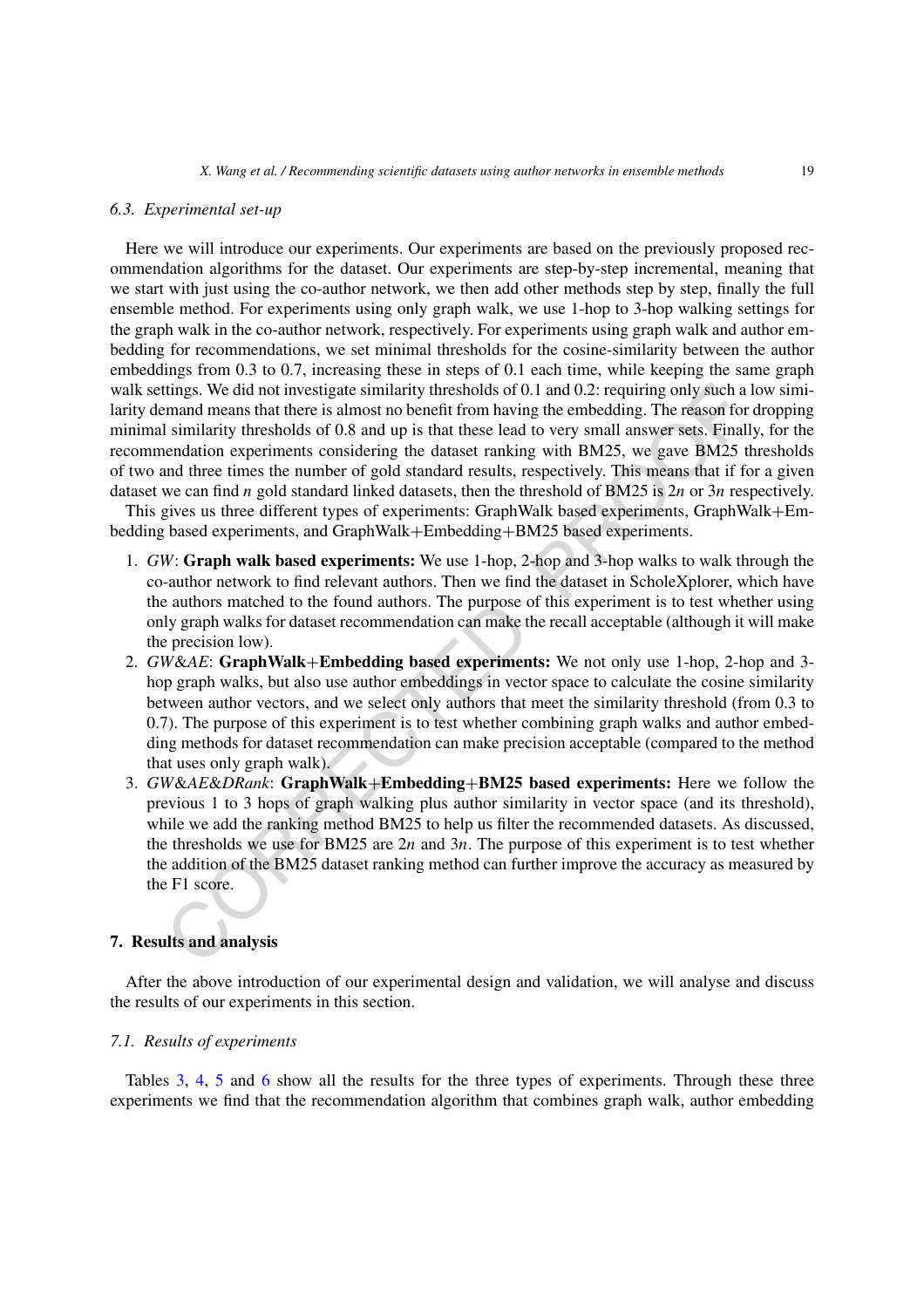| Table 3                   |         |           |         |  |  |
|---------------------------|---------|-----------|---------|--|--|
| Results of GW experiments |         |           |         |  |  |
| Hop                       | Recall  | Precision | F1      |  |  |
|                           | 0.1986  | 0.11687   | 0.14715 |  |  |
|                           | 0.27468 | 0.01254   | 0.02399 |  |  |
|                           | 0.38137 | 0.00257   | 0.00511 |  |  |

|                         |                                                                                                      |             | Results of GW&AE experiments                           |           |           |         |
|-------------------------|------------------------------------------------------------------------------------------------------|-------------|--------------------------------------------------------|-----------|-----------|---------|
| Hop                     | Threshold T                                                                                          |             | Recall                                                 |           | Precision | F1      |
| 1                       | 0.3                                                                                                  |             | 0.1883                                                 |           | 0.12278   | 0.14864 |
| $\mathbf{1}$            | 0.4                                                                                                  |             | 0.16233                                                |           | 0.15235   | 0.15718 |
| 1                       | 0.5                                                                                                  |             | 0.11517                                                |           | 0.17389   | 0.13856 |
| $\mathbf{1}$            | 0.6                                                                                                  |             | 0.0136                                                 |           | 0.17716   | 0.02527 |
| 1                       | 0.7                                                                                                  |             | 0.00095                                                |           | 0.10946   | 0.00189 |
| $\overline{c}$          | 0.3                                                                                                  |             | 0.26498                                                |           | 0.01375   | 0.02615 |
| $\overline{c}$          | 0.4                                                                                                  |             | 0.23965                                                |           | 0.01854   | 0.03442 |
| $\overline{c}$          | 0.5                                                                                                  |             | 0.19736                                                |           | 0.04231   | 0.06968 |
| $\overline{\mathbf{c}}$ | 0.6                                                                                                  |             | 0.17446                                                |           | 0.18796   | 0.18096 |
| 2                       | 0.7                                                                                                  |             | 0.15293                                                |           | 0.29247   | 0.20084 |
| 3                       | 0.3                                                                                                  |             | 0.36768                                                |           | 0.00386   | 0.00765 |
| 3                       | 0.4                                                                                                  |             | 0.32404                                                |           | 0.00359   | 0.00711 |
| 3                       | 0.5                                                                                                  |             | 0.23469                                                |           | 0.00726   | 0.01408 |
| 3                       | 0.6                                                                                                  |             | 0.17865                                                |           | 0.04972   | 0.07779 |
| 3                       | 0.7                                                                                                  |             | 0.17112                                                |           | 0.28017   | 0.21247 |
|                         |                                                                                                      |             |                                                        |           |           |         |
|                         |                                                                                                      |             | Table 5                                                |           |           |         |
|                         |                                                                                                      |             | Results of GW&AE&DRank ( $T_{BM25} = 2n$ ) experiments |           |           |         |
|                         | Hop                                                                                                  | Threshold T | Recall                                                 | Precision | F1        |         |
|                         | 3                                                                                                    | 0.3         | 0.08068                                                | 0.07671   | 0.07865   |         |
|                         | 3                                                                                                    | 0.4         | 0.08839                                                | 0.08770   | 0.08805   |         |
|                         | 3                                                                                                    | 0.5         | 0.10932                                                | 0.12686   | 0.11744   |         |
|                         |                                                                                                      | 0.6         | 0.14981                                                | 0.30454   | 0.20083   |         |
|                         |                                                                                                      | 0.7         | 0.16592                                                | 0.74244   | 0.27124   |         |
|                         |                                                                                                      |             |                                                        |           |           |         |
|                         | and dataset ranking methods performs best and reached the maximum F1 score at hop-2 graph walk with  |             |                                                        |           |           |         |
|                         | an author embedding threshold of 0.7. We will now analyze the results of each experiment in detail.  |             |                                                        |           |           |         |
|                         | First we discuss the results of the GW experiments, using only the graph walk. We can conclude from  |             |                                                        |           |           |         |
|                         | Table 3 that when we just use the graph walk for the recommendation task, the recall is good but the |             |                                                        |           |           |         |

<span id="page-19-1"></span><span id="page-19-0"></span>

| Table 4                            |
|------------------------------------|
| Deculte of $C W k t F$ experiments |

| able |  |
|------|--|
|------|--|

<span id="page-19-2"></span>

| Results of GW&AE&DRank ( $T_{BM25} = 2n$ ) experiments |               |         |           |         |  |
|--------------------------------------------------------|---------------|---------|-----------|---------|--|
| Hop                                                    | Threshold $T$ | Recall  | Precision | F1      |  |
| 3                                                      | 0.3           | 0.08068 | 0.07671   | 0.07865 |  |
| 3                                                      | 0.4           | 0.08839 | 0.08770   | 0.08805 |  |
| 3                                                      | 0.5           | 0.10932 | 0.12686   | 0.11744 |  |
| 3                                                      | $0.6^{\circ}$ | 0.14981 | 0.30454   | 0.20083 |  |
| $\overline{\mathbf{3}}$                                | 0.7           | 0.16592 | 0.74244   | 0.27124 |  |

First we discuss the results of the *GW* experiments, using only the graph walk. We can conclude from Table [3](#page-19-0) that when we just use the graph walk for the recommendation task, the recall is good but the precision becomes unacceptably low as the number of hops grows. Consequently, also the F1 score will become very low as the number of hops grows. Since the precision in this experiment is particularly low (the low F1 score is also due to this reason), it is necessary to add more restrictions to reduce the list of recommended datasets for the output of the recommendation algorithm. Therefore, we need to look at the results of the later experiments with the addition of author embedding or BM25 to determine whether they are valid.

We then discuss the results of the *GW&AE* experiments, combining the graph walk with the author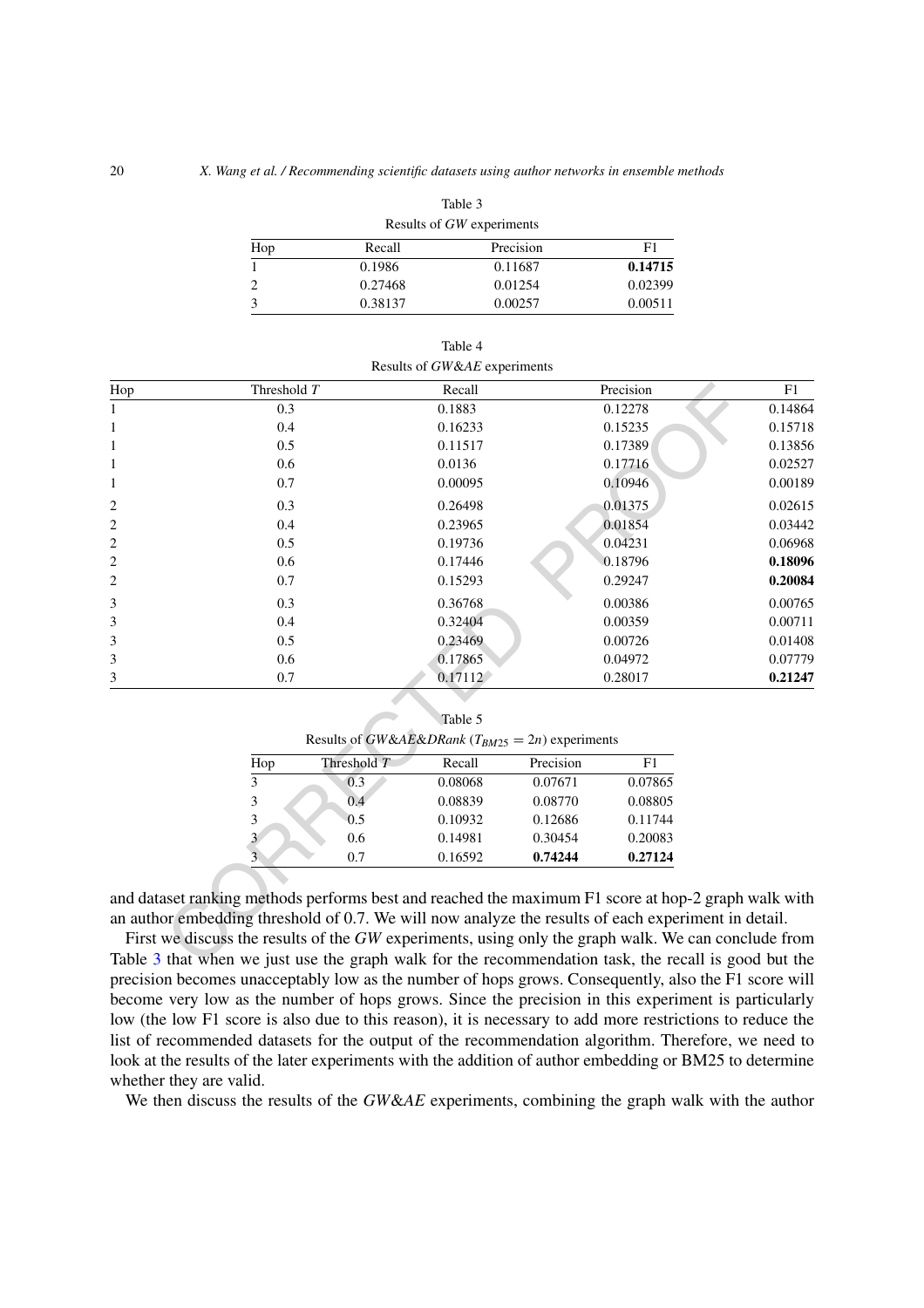|     |             | Results of $\sigma$ is explored to $\mu_{BMZ2} = \sigma_{H}$ experiments |           |         |  |  |
|-----|-------------|--------------------------------------------------------------------------|-----------|---------|--|--|
| Hop | Threshold T | Recall                                                                   | Precision | F1      |  |  |
| 3   | 0.3         | 0.08684                                                                  | 0.05741   | 0.06912 |  |  |
| 3   | 0.4         | 0.09683                                                                  | 0.06701   | 0.07920 |  |  |
| 3   | 0.5         | 0.11809                                                                  | 0.09891   | 0.10765 |  |  |
| 3   | 0.6         | 0.15573                                                                  | 0.25864   | 0.19441 |  |  |
| 3   | 0.7         | 0.16745                                                                  | 0.71327   | 0.27123 |  |  |

<span id="page-20-0"></span>Table 6 Results of *GW&AE&DRank* ( $T_{BMS} = 3n$ ) experiments

ing, shown in Table 4. As mentioned in the experimental setup, the main purpose of the previous cypriment. First we see that the y becomes higher when we do the hop-1 graph walk. Only when the author vector is ybecomes hi embedding, shown in Table [4.](#page-19-1) As mentioned in the experimental setup, the main purpose of this experiment is to improve the precision in the results of the previous experiment. First we see that the precision generally becomes higher when we do the hop-1 graph walk. Only when the author vector similarity threshold is 0.7, the precision becomes lower than the previous result. This is because at a threshold of 0.7, the set of recommended data to be found becomes very small. When the graph walk is hop-2 and hop-3, we can conclude that as the similarity threshold of the author vector increases, the recall becomes lower and the precision becomes higher, which makes the F1 score higher as well. This is because the rate of precision increase is greater than the rate of recall decrease. The maximum value of F1 in this experiment is 0.21247, which appears in the hop3 graph walk with the author's similarity threshold set to 0.7.

However, we still find one problem in Table 4: when performing the hop-3 graph walk, the original precision (experimental results in Table 4) was too low, resulting in the author's vector similarity threshold of 0.3 to 0.6 failing to raise the precision to an acceptable range, thus making the F1 score still very low. So we need to reduce the list of recommended datasets found by the recommendation algorithm even further to improve the precision.

We therefore turn to the results of the *GW*&*AE*&*Drank* experiment shown in Table 5 and Table [6](#page-20-0). The purpose of this experiment is to continue to improve the precision and thus the F1 score. For this purpose, we added the ranking method BM25 to this experiment. We used two different thresholds for BM25 to test whether different thresholds for the number of results returned by BM25 would have a significant effect on the results of our experiments. Table 5 shows the results for a BM25 threshold of 2*n*, while Table [6](#page-20-0) shows the results for a BM25 threshold of 3*n*. The results shown in these two tables lead to the conclusion that adding BM25 will slightly reduce the recall, but both the precision and F1 scores will improve, with a maximum F1 score of 0.27124 and 0.27123 in experiments with BM25 thresholds is 2*n* and 3*n*, respectively.

We also show the size of returned datasets per recommendation approach in Table 7 and Fig. [5](#page-21-1). As can be seen from the size of the returned datasets, our best precision approach (hop-3,  $T = 0.7$  and  $T\_Bm25 = 2n, 3n$ ) only returns about 9,000 datasets (the baseline is 30,000, the size of gold standard). This means that our ensemble method enforces many restriction on the recommendation set (in order to remove as many "noisy" datasets as possible) and thus cannot guarantee to return many results, thereby limiting the recall.

To be able to compare more intuitively the changes in recall, precision and F1 score of the results in Table [4,](#page-19-1) Table [5](#page-19-2) and Table [6](#page-20-0), we introduce Fig. [6.](#page-22-0) The first row of Fig. [6](#page-22-0) shows the results of Table [4,](#page-19-1) the second row shows the results of Table [5](#page-19-2), and the third row shows the results of Table [6.](#page-20-0)

By looking at the first column (recall), we can clearly see that the recall decreases after adding the BM25 method, especially when the author similarity threshold is 0.3 to 0.5. We can also see that the recall of hop-1 is higher than hop-2 and hop-3 for lower embedding threshold *T* after adding BM25.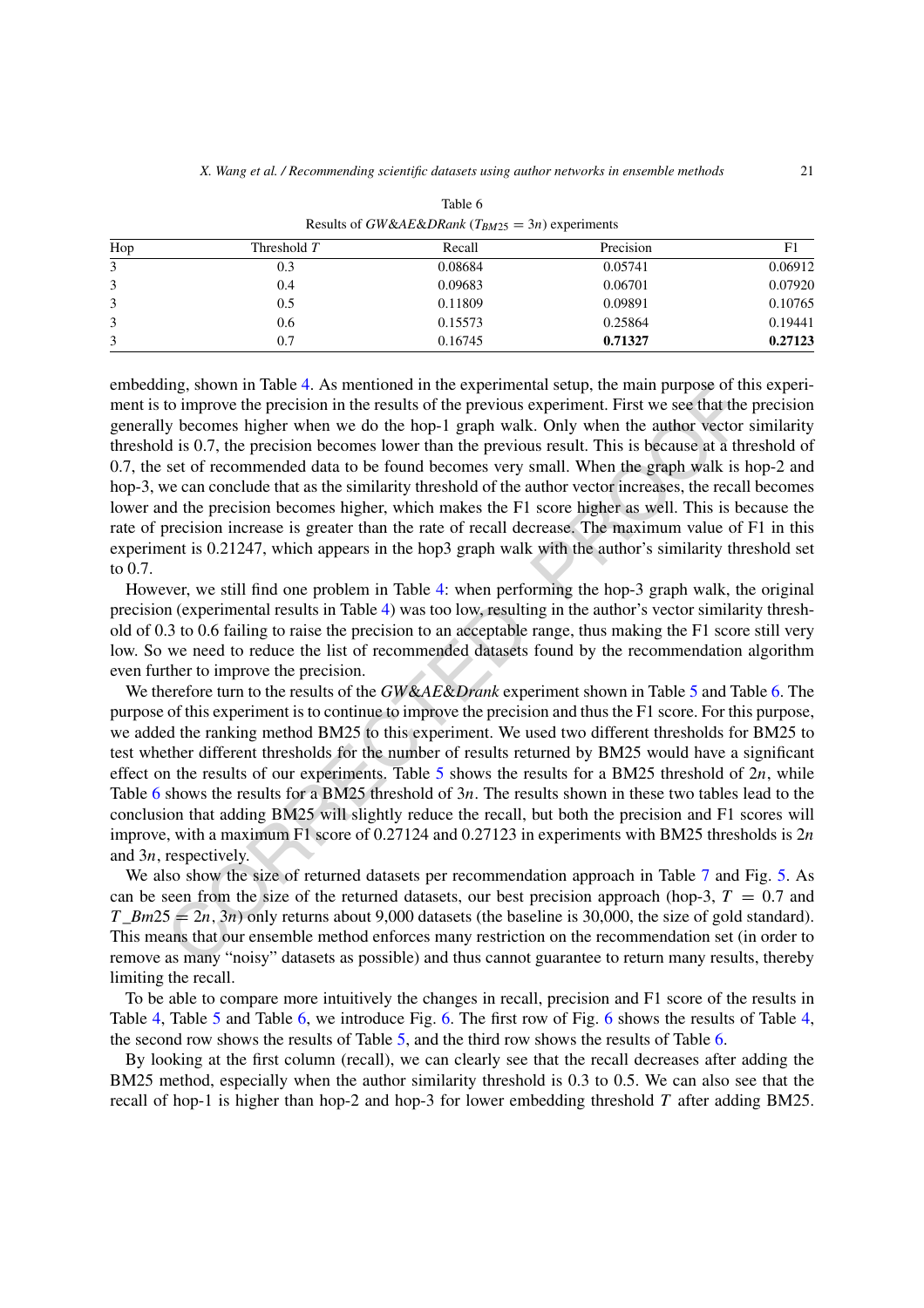<span id="page-21-0"></span>

| uaiascis <i>r</i>                                                                                                                                                                                        |           |                                                                                                                                                                                                                                                                                                                                                                                                                                                                                                                                                                                                                                                                                                                                                                       |                                                                                         |                                 |           |  |  |
|----------------------------------------------------------------------------------------------------------------------------------------------------------------------------------------------------------|-----------|-----------------------------------------------------------------------------------------------------------------------------------------------------------------------------------------------------------------------------------------------------------------------------------------------------------------------------------------------------------------------------------------------------------------------------------------------------------------------------------------------------------------------------------------------------------------------------------------------------------------------------------------------------------------------------------------------------------------------------------------------------------------------|-----------------------------------------------------------------------------------------|---------------------------------|-----------|--|--|
|                                                                                                                                                                                                          | $T = 0.3$ | $T = 0.4$                                                                                                                                                                                                                                                                                                                                                                                                                                                                                                                                                                                                                                                                                                                                                             | $T = 0.5$                                                                               | $T = 0.6$                       | $T = 0.7$ |  |  |
| Hop1                                                                                                                                                                                                     |           |                                                                                                                                                                                                                                                                                                                                                                                                                                                                                                                                                                                                                                                                                                                                                                       |                                                                                         |                                 |           |  |  |
| $T_BM25=0$                                                                                                                                                                                               | 59,283    | 41,187                                                                                                                                                                                                                                                                                                                                                                                                                                                                                                                                                                                                                                                                                                                                                                | 25,602                                                                                  | 2,969                           | 338       |  |  |
| $T_BM25 = 2n$                                                                                                                                                                                            | 16,405    | 13,028                                                                                                                                                                                                                                                                                                                                                                                                                                                                                                                                                                                                                                                                                                                                                                | 7,641                                                                                   | 1,284                           | 97        |  |  |
| $T_BM25 = 3n$                                                                                                                                                                                            | 18,610    | 14,396                                                                                                                                                                                                                                                                                                                                                                                                                                                                                                                                                                                                                                                                                                                                                                | 8,246                                                                                   | 1,424                           | 121       |  |  |
| Hop2                                                                                                                                                                                                     |           |                                                                                                                                                                                                                                                                                                                                                                                                                                                                                                                                                                                                                                                                                                                                                                       |                                                                                         |                                 |           |  |  |
| $T_BM25=0$                                                                                                                                                                                               | 744,508   | 499,551                                                                                                                                                                                                                                                                                                                                                                                                                                                                                                                                                                                                                                                                                                                                                               | 180,308                                                                                 | 35,879                          | 24,084    |  |  |
| $T_BM25 = 2n$                                                                                                                                                                                            | 34,606    | 31,130                                                                                                                                                                                                                                                                                                                                                                                                                                                                                                                                                                                                                                                                                                                                                                | 22,245                                                                                  | 11,461                          | 8,218     |  |  |
| $T_BM25 = 3n$                                                                                                                                                                                            | 47,819    | 42,168                                                                                                                                                                                                                                                                                                                                                                                                                                                                                                                                                                                                                                                                                                                                                                | 27,738                                                                                  | 12,597                          | 8,552     |  |  |
| Hop3                                                                                                                                                                                                     |           |                                                                                                                                                                                                                                                                                                                                                                                                                                                                                                                                                                                                                                                                                                                                                                       |                                                                                         |                                 |           |  |  |
| $T_BM25=0$                                                                                                                                                                                               | 3,675,576 | 3,480,196                                                                                                                                                                                                                                                                                                                                                                                                                                                                                                                                                                                                                                                                                                                                                             | 1,249,505                                                                               | 138,890                         | 23,610    |  |  |
| $T_BM25 = 2n$                                                                                                                                                                                            | 40,656    | 38,958                                                                                                                                                                                                                                                                                                                                                                                                                                                                                                                                                                                                                                                                                                                                                                | 33,310                                                                                  | 19,015                          | 8,639     |  |  |
| $T_BM25 = 3n$                                                                                                                                                                                            | 58,474    | 55,859                                                                                                                                                                                                                                                                                                                                                                                                                                                                                                                                                                                                                                                                                                                                                                | 46,150                                                                                  | 23,275                          | 9,075     |  |  |
| 100000<br>90000<br>80000<br>70000<br>60000<br>50000<br>40000<br>30000<br>20000<br>10000<br>■T_BM25+0 ■T_BM25+2n ■T_BM25+3n                                                                               |           | 100000<br>90000<br>80000<br>70000<br>60000<br>50000<br>40000<br>30000<br>20000<br>10000<br>■T_BM25+0 ■T_BM25+2n ■T_BM25+3n<br>Fig. 5. Comparison between baseline $=$ 38,655 (the size of gold standard) and the size of returned datasets by recommendation                                                                                                                                                                                                                                                                                                                                                                                                                                                                                                          | 100000<br>90000<br>80000<br>70000<br>60000<br>50000<br>40000<br>30000<br>20000<br>10000 | ■T_BM25+0 ■T_BM25+2n ■T_BM25+3n |           |  |  |
| approaches: 1hop (left), 2hop (middle) and 3hop (right).                                                                                                                                                 |           |                                                                                                                                                                                                                                                                                                                                                                                                                                                                                                                                                                                                                                                                                                                                                                       |                                                                                         |                                 |           |  |  |
| This is because the BM25 approach reduces relatively less the size of the returned datasets on hop-1<br>than on hop-2 and hop-3, which is shown in Table 7. Removing relatively more datasets means more |           |                                                                                                                                                                                                                                                                                                                                                                                                                                                                                                                                                                                                                                                                                                                                                                       |                                                                                         |                                 |           |  |  |
|                                                                                                                                                                                                          |           | returned gold standard datasets may be removed. And because recall is based on the size of the gold<br>standard datasets in the returned datasets, this leads to the reason why recall is lower in hop-2 and hop-3.<br>Then, by looking at the second column, we can see that the precision has improved significantly after<br>adding the BM25 method, and that the maximum value of precision can be increased from about 0.3 to<br>about 0.8 for hop-2 and hop-3. For hop-1, we can see that the precision decreases when the embedding<br>threshold increases. This is because the size of the returned dataset is very small at this point, with about<br>one thousand returned at $T = 0.6$ and only about one hundred returned at $T = 0.7$ . When the size of |                                                                                         |                                 |           |  |  |
| the returned dataset is so small, we cannot guarantee some conclusion will hold (e.g., the higher the                                                                                                    |           |                                                                                                                                                                                                                                                                                                                                                                                                                                                                                                                                                                                                                                                                                                                                                                       |                                                                                         |                                 |           |  |  |

Table 7 The size of returned datasets by recommendation approaches (the baseline  $= 38,655$  is the size of gold standard for all the seed datasets)

<span id="page-21-1"></span>Fig. 5. Comparison between baseline = 38,655 (the size of gold standard) and the size of returned datasets by recommendation approaches: 1hop (left), 2hop (middle) and 3hop (right).

Then, by looking at the second column, we can see that the precision has improved significantly after adding the BM25 method, and that the maximum value of precision can be increased from about 0.3 to about 0.8 for hop-2 and hop-3. For hop-1, we can see that the precision decreases when the embedding threshold increases. This is because the size of the returned dataset is very small at this point, with about one thousand returned at  $T = 0.6$  and only about one hundred returned at  $T = 0.7$ . When the size of the returned dataset is so small, we cannot guarantee some conclusion will hold (e.g., the higher the embedding threshold, the higher the precision).

Thanks to the significant improvement in the precision, we can conclude from the third column that the F1 score will improve with the addition of the BM25 method.

We then proceed to analyze Fig. [6](#page-22-0) to see if the BM25 threshold affects the experimental results. By comparing the second and third rows, we can see that there is no significant change in recall, precision and F1 score for different BM25 thresholds. This shows that the BM25 threshold (i.e., the maximum number of returned data sets) does not affect our experimental results.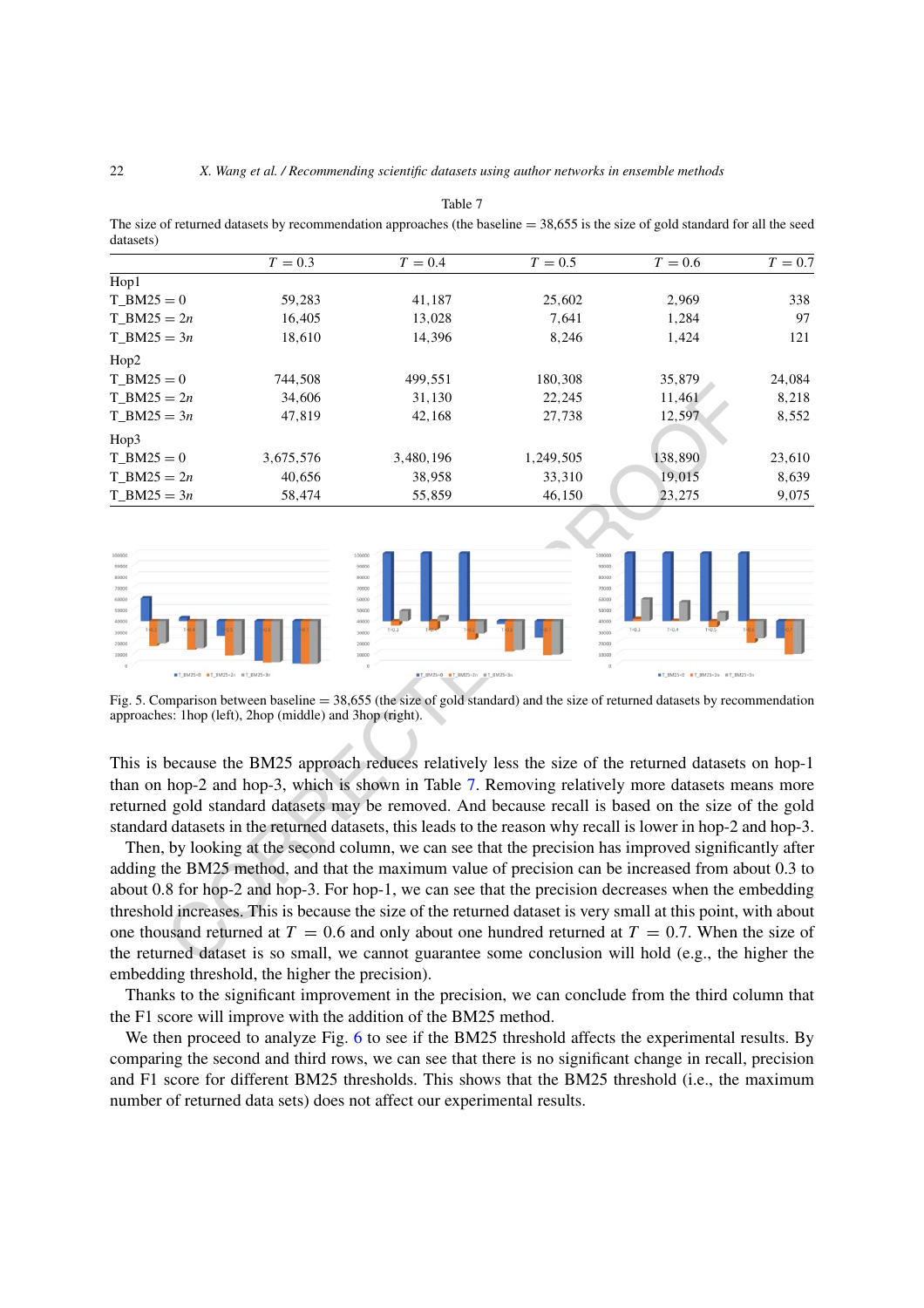

<span id="page-22-0"></span>Fig. 6. Recall (column 1), precision (column 2) and F1 score (column 3) for *GW*&*AE* experiment (row 1), *GW*&*AE* + *DRank* experiemnt with  $T_{BM25} = 2n$  (row 2) and  $GW\&AE + DRank$  experiemnt with  $T_{BM25} = 3n$  (row 3).

<span id="page-22-1"></span>Table 8 Competing results from the literature

| Paper                         | Recommend. task | Input data                                      | Performance                          |
|-------------------------------|-----------------|-------------------------------------------------|--------------------------------------|
| $[15]$                        | datasets        | research problem description                    | $F1 = 0.75$ , user satisf = 0.88     |
| $\lceil 8 \rceil$             | datasets        | 3-layer network of authors, papers and datasets | $F1@3 = 0.54$ , $F1@10 = 0.28$       |
| $\lceil 11 \rceil$            | datasets        | dataset schemas                                 | recall = 1, precision = $0.55$       |
| $[1]$                         | datasets        | research papers                                 | recall = $0.92$ , precision = $0.18$ |
| $[28]$                        | datasets        | ontologies and properties of datasets           | mean avg. precision $= 0.6$          |
| $\left\lceil 27 \right\rceil$ | datasets        | author profiles                                 | NDCG@10 = 0.89, precision @10 = 0.61 |
| $[18]$                        | papers          | properties of papers plus co-author network     | recall = $0.42$ , NDCG = $0.39$      |
| $\lceil 32 \rceil$            | papers          | paper preferences                               | $NDCG = 0.5$ , $MRR = 0.76$          |

#### *7.2. Analysis*

In Section [2,](#page-1-0) we described several other works on dataset recommendation and the broader task of scholarly recommendation, together with their experimental results, which we repeat in Table [8](#page-22-1). At first sight, our precision score of 0.74 is competitive with the results from the literature, while our low recall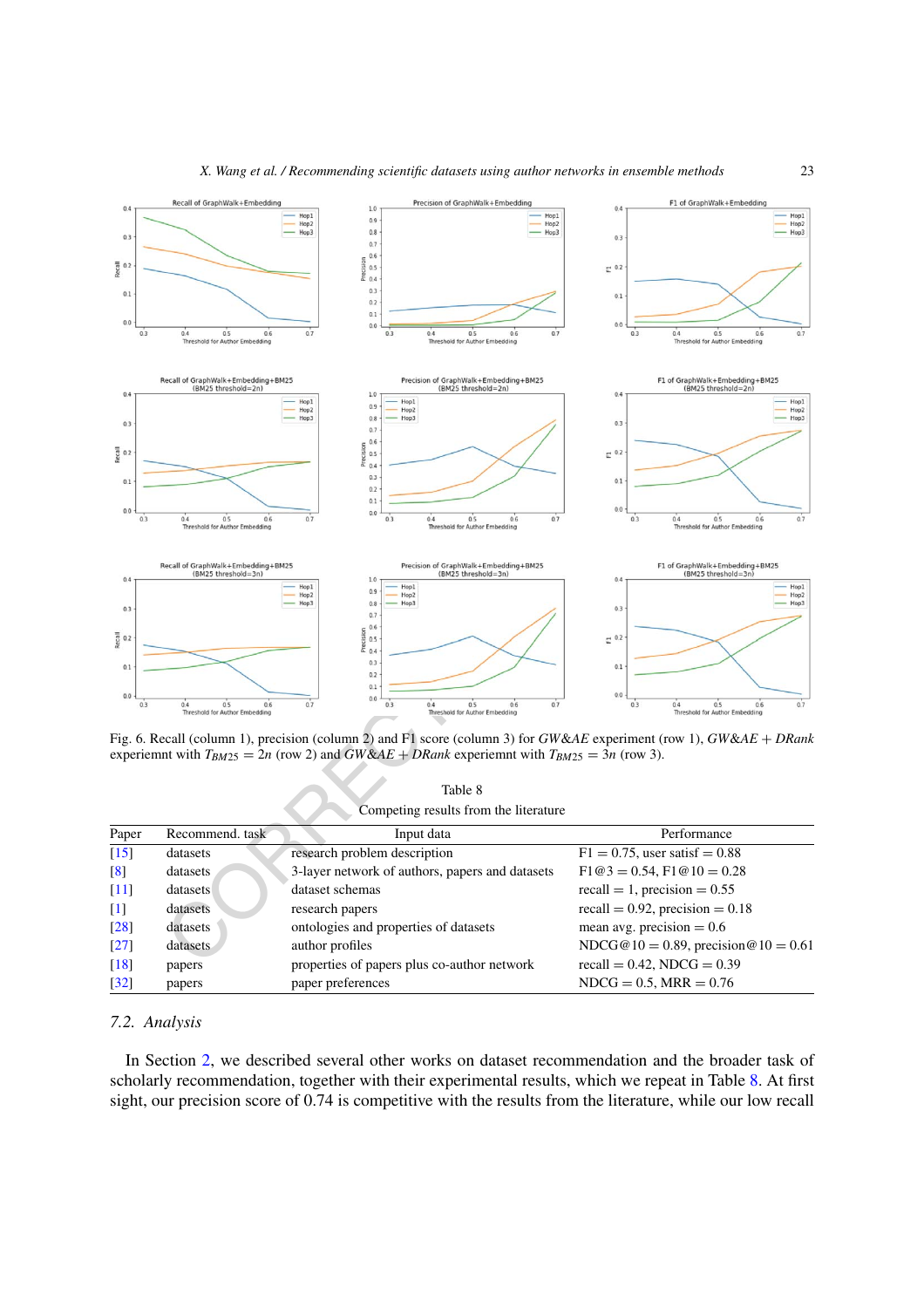#### 24 *X. Wang et al. / Recommending scientific datasets using author networks in ensemble methods*

of 0.16 leads to a fairly low F1 score. However, we should refrain from a strict comparison. The interest in dataset recommendation is fairly recent, and the community has not yet converged on a standardised task definition, nor on shared benchmark datasets. The papers mentioned in Section [2](#page-1-0) use different input data, in other words they perform different tasks: recommending datasets based on a research problem description, based on the dataset schemas, based on a set of research papers given by the user, etc. All this makes a comparison to our methods (using a co-author network and meta-data from the datasets) not very meaningful.

We will now summarise the effect of the different algorithms, hops and thresholds by analysing all the aforementioned results. The first effect concerns different algorithms:

- When using only the graph walk algorithm, the precision is too low, which means that the recommended datasets are too often not the ones in the gold standard.
- By adding author embedding similarity, the precision increases but is still not high, with some cost of recall.
- By adding BM25 ranking, the precision is good enough but recall is still low.

High precision means that most of datasets recommended by our algorithm are correct (as judged against the gold standard). This also means that our algorithm often returns useful datasets for users, but does succeed in return all useful datasets. This trade-off of a high precision against a low trade-off is similar to the behaviour of typical search engine.

Then we will discuss the effect of the similarity threshold for author embeddings. A higher threshold causes recall to go down, precision to go up, and F1 score to go up as well. This means that a high similarity threshold for author embeddings benefits our algorithm, again causing a trade-off of high precision against lower recall.

Finally, concerning the effect of multi-hops, Table 4, shows that a high hop count will cause an increase in recall, which means that our algorithm would cover more correct datasets from the gold standard.

#### **8. Conclusion and discussion**

nen using only the graph walk algorithm, the precision is too low, which means that the adding author embedding similarity, the precision increases but is still not high, with adding author embedding similarity, the precis In this paper we have investigated the use of a co-author network in ensemble methods for scientific dataset recommendation. Our recommendation algorithm involves three methods: a graph walk in a coauthor network, author similarity in a graph embedding, and the ranking of datasets based on textual descriptions. We used real-world open source data to experiment with and evaluate the recommendation algorithm. The final results confirm that when we combine all three methods and use the farthest possible graph walking distance and the moststringent threshold for the graph embedding similarity threshold, we can obtain high precision recommendation results, albeit at a low recall. This means that our ensemble method is able to recommend relatively good datasets but will not recommend all good datasets. This behaviour is similar to that of most widely used search engines.

Our recommendation methods are restricted to datasets for which authors and metadata are known. Our methods do handle poor metadata (in fact, the poor quality of the metadata is one of the reasons that we need an ensemble method), but our methods do rely on some of the meta-data and author-information being present.

Also, the co-authorship patterns are different in different research domain (for example, high energy physics has papers with more than 300 authors). As a result, the information content of a single hop in such networks would be different. This different "weight" of a single hop in different co-author communities is an interesting aspect for future work.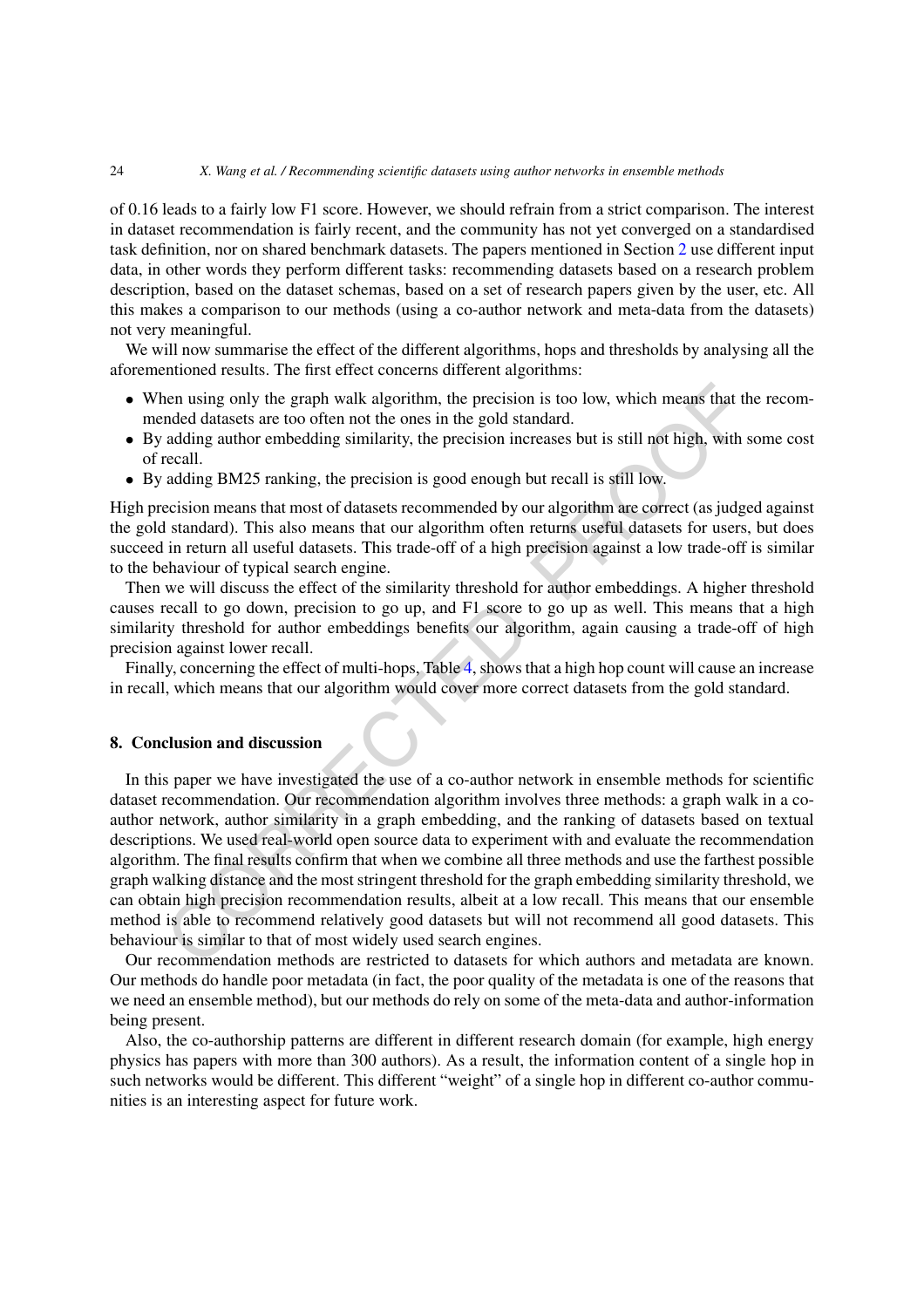After obtaining a reasonably high precision performance with our ensemble method, the next challenge will be to improve the recall performance. In this work, the upper bound of recall is based on the number of returned datasets following the co-author relationship between authors. In future work, we will use other information sources such the affiliation of the author, or the research domain of the author, or a citation-graph among authors to expand the set of potentially related authors without sacrificing precision.

Usig a citation network (in contrast to or in combination with a co-author network) is another future point for dataset recommendation. Citation information between papers and between authors is already widely used for paper recommendation [\[23](#page-25-19),[35\]](#page-26-11). We could consider adding a citation network into our ensemble methods.

#### **Acknowledgements**

This work was funded by Elsevier's Discovery Lab. This work was also funded by the Netherlands Science Foundation NWO grant nr. 652.001.002 which is also partially funded by Elsevier. The first author is funded by the China Scholarship Council (CSC) under grant nr. 201807730060.

#### **Availability**

The data used for our experiments is available under open access [38]. All the implementation code of our recommendation methods is available at Github [\(https://github.com/XuWangVU/Dataset\\_](https://github.com/XuWangVU/Dataset_Recommendation_using_ensemble_approach-CoAuthor-) Recommendation\_using\_ensemble\_approach-CoAuthor-).

#### **References**

- <span id="page-24-7"></span>[1] B. Altaf, U. Akujuobi, L. Yu and X. Zhang, Dataset recommendation via variational graph autoencoder, in: *2019 IEEE International Conference on Data Mining (ICDM)*, IEEE, 2019, pp. 11–20. doi:10.1109/ICDM.2019.00011.
- <span id="page-24-4"></span>[2] X. Bai, M. Wang, I. Lee, Z. Yang, X. Kong and F. Xia, Scientific paper recommendation: A survey, *IEEE Access* **7** (2019), 9324–9339. doi:10.1109/ACCESS.2018.2890388.
- <span id="page-24-9"></span><span id="page-24-0"></span>[3] P. Baumann, P. Mazzetti, J. Ungar, R. Barbera, D. Barboni, A. Beccati et al., Big data analytics for Earth sciences: The EarthServer approach, *International Journal of Digital Earth* **9**(1) (2016), 3–29. doi[:10.1080/17538947.2014.1003106](https://doi.org/10.1080/17538947.2014.1003106).
- le methods.<br> **voork** was funded by Elsevier's Discovery Lab. This work was also funded by the Ne<br>
Foundation NWO grant nr. 652.001.002 which is also partially funded by Elsevier.<br>
Foundation NWO grant nr. 652.001.002 whic [4] A. Bordes, N. Usunier, A. Garcia-Durán, J. Weston and O. Yakhnenko, Translating embeddings for modeling multirelational data, in: *Proceedings of the 26th International Conference on Neural Information Processing Systems. NIPS'13*, Vol. 2, Curran Associates Inc., Red Hook, NY, USA, 2013, pp. 2787–2795, available from: [https://dl.acm.org/doi/10.5555/](https://dl.acm.org/doi/10.5555/2999792.2999923) [2999792.2999923.](https://dl.acm.org/doi/10.5555/2999792.2999923)
- <span id="page-24-3"></span>[5] D. Brickley, M. Burgess and N. Noy, Google dataset search: Building a search engine for datasets in an open web ecosystem, in: *The World Wide Web Conference*, 2019, pp. 1365–1375. doi:10.1145/3308558.3313685.
- <span id="page-24-1"></span>[6] T.C. Chao, Disciplinary reach: Investigating the impact of dataset reuse in the Earth sciences, *Proceedings of the American Society for Information Science and Technology* **48**(1) (2011), 1–8. doi:10.1002/meet.2011.14504801125.
- <span id="page-24-8"></span>[7] A. Chapman, E. Simperl, L. Koesten, G. Konstantinidis, L.D. Ibáñez, E. Kacprzak et al., Dataset search: A survey, *The VLDB Journal* **29**(1) (2020), 251–272. doi[:10.1007/s00778-019-00564-x](https://doi.org/10.1007/s00778-019-00564-x).
- <span id="page-24-6"></span>[8] Y. Chen, Y. Wang, Y. Zhang, J. Pu and X. Zhang, AMENDER: An attentive and aggregate multi-layered network for dataset recommendation, in: *2019 IEEE International Conference on Data Mining (ICDM)*, 2019, pp. 988–993. doi[:10.](https://doi.org/10.1109/ICDM.2019.00112) [1109/ICDM.2019.00112](https://doi.org/10.1109/ICDM.2019.00112).
- <span id="page-24-5"></span>[9] A. Daud, M. Ahmad, M. Malik and D. Che, Using machine learning techniques for rising star prediction in co-author network, *Scientometrics* **102**(2) (2015), 1687–1711. doi:[10.1007/s11192-014-1455-8](https://doi.org/10.1007/s11192-014-1455-8).
- <span id="page-24-2"></span>[10] D. Duncan, COVID-19 data sharing and collaboration, *Communications in Information and Systems* **21**(3) (2021), 325–340, available from: [https://www.intlpress.com/site/pub/pages/journals/items/cis/content/vols/0021/0003/](https://www.intlpress.com/site/pub/pages/journals/items/cis/content/vols/0021/0003/a001/) [a001/.](https://www.intlpress.com/site/pub/pages/journals/items/cis/content/vols/0021/0003/a001/) doi[:10.4310/CIS.2021.v21.n3.a1.](https://doi.org/10.4310/CIS.2021.v21.n3.a1)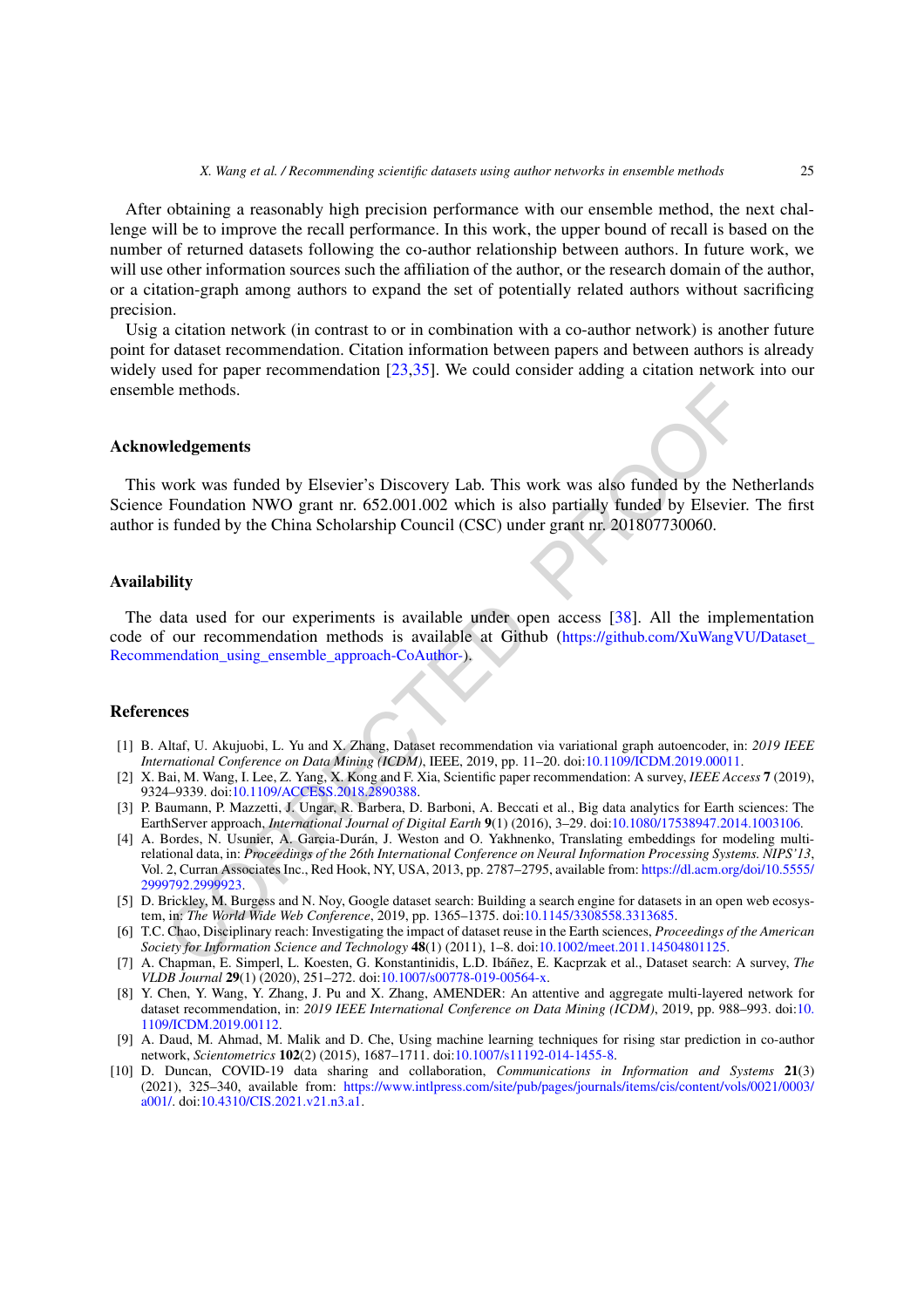#### 26 *X. Wang et al. / Recommending scientific datasets using author networks in ensemble methods*

- <span id="page-25-8"></span>[11] M.B. Ellefi, Z. Bellahsene, S. Dietze and K. Todorov, Dataset recommendation for data linking: An intensional approach, in: *European Semantic Web Conference*, Springer, 2016, pp. 36–51. doi[:10.1007/978-3-319-34129-3\\_3](https://doi.org/10.1007/978-3-319-34129-3_3).
- <span id="page-25-3"></span>[12] European Commission Directorate General for Research and Innovation, *Turning FAIR into Reality: Final Report and Action Plan from the European Commission Expert Group on FAIR Data*, Publications Office, 2018, available from: [https://data.europa.eu/doi/10.2777/1524.](https://data.europa.eu/doi/10.2777/1524) doi[:10.2777/54599](https://doi.org/10.2777/54599).
- <span id="page-25-0"></span>[13] G. Eysenbach et al., Medicine 2.0: Social networking, collaboration, participation, apomediation, and openness, *Journal of Medical Internet Research* **10**(3) (2008), e1030. PMID:[18725354.](https://www.ncbi.nlm.nih.gov/pubmed/18725354) doi[:10.2196/jmir.1030](https://doi.org/10.2196/jmir.1030).
- <span id="page-25-5"></span>[14] M. Färber, The Microsoft academic knowledge graph: A linked data source with 8 billion triples of scholarly data, in: *Proceedings of the 18th International Semantic Web Conference. ISWC'19*, 2019, pp. 113–129. doi[:10.1007/978-3-030-](https://doi.org/10.1007/978-3-030-30796-7_8) [30796-7\\_8.](https://doi.org/10.1007/978-3-030-30796-7_8)
- <span id="page-25-7"></span>[15] M. Färber and A.K. Leisinger, Recommending datasets for scientific problem descriptions, in: *Proceedings of the 30th ACM International Conference on Information and Knowledge Management*, Association for Computing Machinery, New York, NY, USA, 2021, pp. 3014–3018, available from: https://dl.acm.org/doi/10.1145/3459637.3482166. doi[:10.](https://doi.org/10.1145/3459637.3482166) 1145/3459637.3482166.
- <span id="page-25-6"></span>[16] M. Fujita, H. Inoue and T. Terano, Searching promising researchers through network centrality measures of co-author networks of technical papers, in: *2017 IEEE 41st Annual Computer Software and Applications Conference (COMPSAC)*, Vol. 2, 2017, pp. 615–618. doi:10.1109/COMPSAC.2017.205.
- <span id="page-25-2"></span>[17] O.E. Gundersen and S. Kjensmo, State of the art: Reproducibility in artificial intelligence, in: *Proceedings of the AAAI Conference on Artificial Intelligence*, 2018, pp. 1644–1651, available from: [https://ojs.aaai.org/index.php/AAAI/article/](https://ojs.aaai.org/index.php/AAAI/article/view/11503) [view/11503.](https://ojs.aaai.org/index.php/AAAI/article/view/11503)
- <span id="page-25-13"></span><span id="page-25-11"></span>[18] L. Guo, X. Cai, F. Hao, D. Mu, C. Fang and L. Yang, Exploiting fine-grained co-authorship for personalized citation recommendation, *IEEE Access* **5** (2017), 12714–12725, available from: <http://ieeexplore.ieee.org/document/7964674/>. doi:10.1109/ACCESS.2017.2721934.
- *I*International Conjerence on Information and Knowledge Management, Association for Computing<br>
International Correlation Systam Correlation and Knowledge Management, Association for Computing<br>
York, NY, USA, 2021, pp. 3 [19] T. Huynh, K. Hoang and D. Lam, Trend based vertex similarity for academic collaboration recommendation, in: *Computational Collective Intelligence. Technologies and Applications., C. Bădică, N.T. Nguyen and M. Brezovan, eds, Lecture* Notes in Computer Science, Vol. 8083, Springer, Berlin Heidelberg, 2013, pp. 11–20, available from: [http://link.springer.](http://link.springer.com/10.1007/978-3-642-40495-5_2) [com/10.1007/978-3-642-40495-5\\_2.](http://link.springer.com/10.1007/978-3-642-40495-5_2) doi:10.1007/978-3-642-40495-5\_2.
- <span id="page-25-4"></span>[20] F.O. Isinkaye, Y.O. Folajimi and B.A. Ojokoh, Recommendation systems: Principles, methods and evaluation, *Egyptian Informatics Journal* **16**(3) (2015), 261–273. doi:10.1016/j.eij.2015.06.005.
- <span id="page-25-14"></span>[21] M.P. Kato, H. Ohshima, Y. Liu and H. Chen, A test collection for ad-hoc dataset retrieval, in: *SIGIR '21: The 44th International ACM SIGIR Conference on Research and Development in Information Retrieval, Virtual Event*, Canada, July 11–15, 2021, F. Diaz, C. Shah, T. Suel, P. Castells, R. Jones and T. Sakai, eds, ACM, 2021, pp. 2450–2456. doi[:10.](https://doi.org/10.1145/3404835.3463261) [1145/3404835.3463261](https://doi.org/10.1145/3404835.3463261).
- <span id="page-25-16"></span>[22] Y. Lin, Z. Liu, M. Sun, Y. Liu and X. Zhu, Learning entity and relation embeddings for knowledge graph completion, in: *Proceedings of the Twenty-Ninth AAAI Conference on Artificial Intelligence. AAAI'15*, AAAI Press, 2015, pp. 2181–2187, available from: https://dl.acm.org/doi/10.5555/2886521.2886624.
- <span id="page-25-19"></span>[23] X.Y. Liu and B.C. Chien, Applying citation network analysis on recommendation of research paper collection, in: *Proceedings of the 4th Multidisciplinary International Social Networks Conference on ZZZ – MISNC '17*, ACM Press, 2017, pp. 1–6, available from: http://dl.acm.org/citation.cfm?doid=3092090.3092138. doi:10.1145/3092090.3092138.
- <span id="page-25-1"></span>[24] V. Mayer-Schönberger and E. Ingelsson, Big data and medicine: A big deal?, *Journal of Internal Medicine* **283**(5) (2018), 418–429. doi:10.1111/joim.12721.
- <span id="page-25-17"></span>[25] M. Nickel, K. Murphy, V. Tresp and E. Gabrilovich, A review of relational machine learning for knowledge graphs, *Proceedings of the IEEE* **104**(1) (2016), 11–33. doi:10.1109/JPROC.2015.2483592.
- <span id="page-25-15"></span>[26] M. Nickel, V. Tresp and H.P. Kriegel, A three-way model for collective learning on multi-relational data, in: *Proceedings of the 28th International Conference on International Conference on Machine Learning. ICML'11*, 2011, Omnipress, Madison, WI, USA pp. 809–816, available from: https://dl.acm.org/doi/10.5555/3104482.3104584.
- <span id="page-25-10"></span>[27] B.G. Patra, K. Roberts and H. Wu, A content-based dataset recommendation system for researchers – a case study on gene expression omnibus (GEO) repository, *Database* **2020**(11) (2020), Baaa064. doi:10.1093/database/baaa064.
- <span id="page-25-9"></span>[28] G. Rabello Lopes, L.A.P. Paes Leme, B. Pereira Nunes, M.A. Casanova and S. Dietze, Two approaches to the dataset interlinking recommendation problem, in: *Web Information Systems Engineering – WISE 2014*, B. Benatallah, A. Bestavros, Y. Manolopoulos, A. Vakali and Y. Zhang, eds, Springer International Publishing, Cham, 2014, pp. 324–339. doi:[10.1007/](https://doi.org/10.1007/978-3-319-11749-2_25) [978-3-319-11749-2\\_25](https://doi.org/10.1007/978-3-319-11749-2_25).
- <span id="page-25-12"></span>[29] S. Rajanala and M. Singh, FLY: Venue recommendation using limited context, in: *2020 IEEE 32nd International Conference on Tools with Artificial Intelligence (ICTAI)*, IEEE, 2020, pp. 200–204, available from: [https://ieeexplore.ieee.org/](https://ieeexplore.ieee.org/document/9288291/) [document/9288291/](https://ieeexplore.ieee.org/document/9288291/). doi[:10.1109/ICTAI50040.2020.00040.](https://doi.org/10.1109/ICTAI50040.2020.00040)
- <span id="page-25-18"></span>[30] S. Robertson, S. Walker, S. Jones, M.M. Hancock-Beaulieu and M. Gatford, Okapi at TREC-3, in: *Overview of the Third Text REtrieval Conference (TREC-3)*, 1995, pp. 109–126. available from: <https://dl.acm.org/doi/10.5555/524557>.